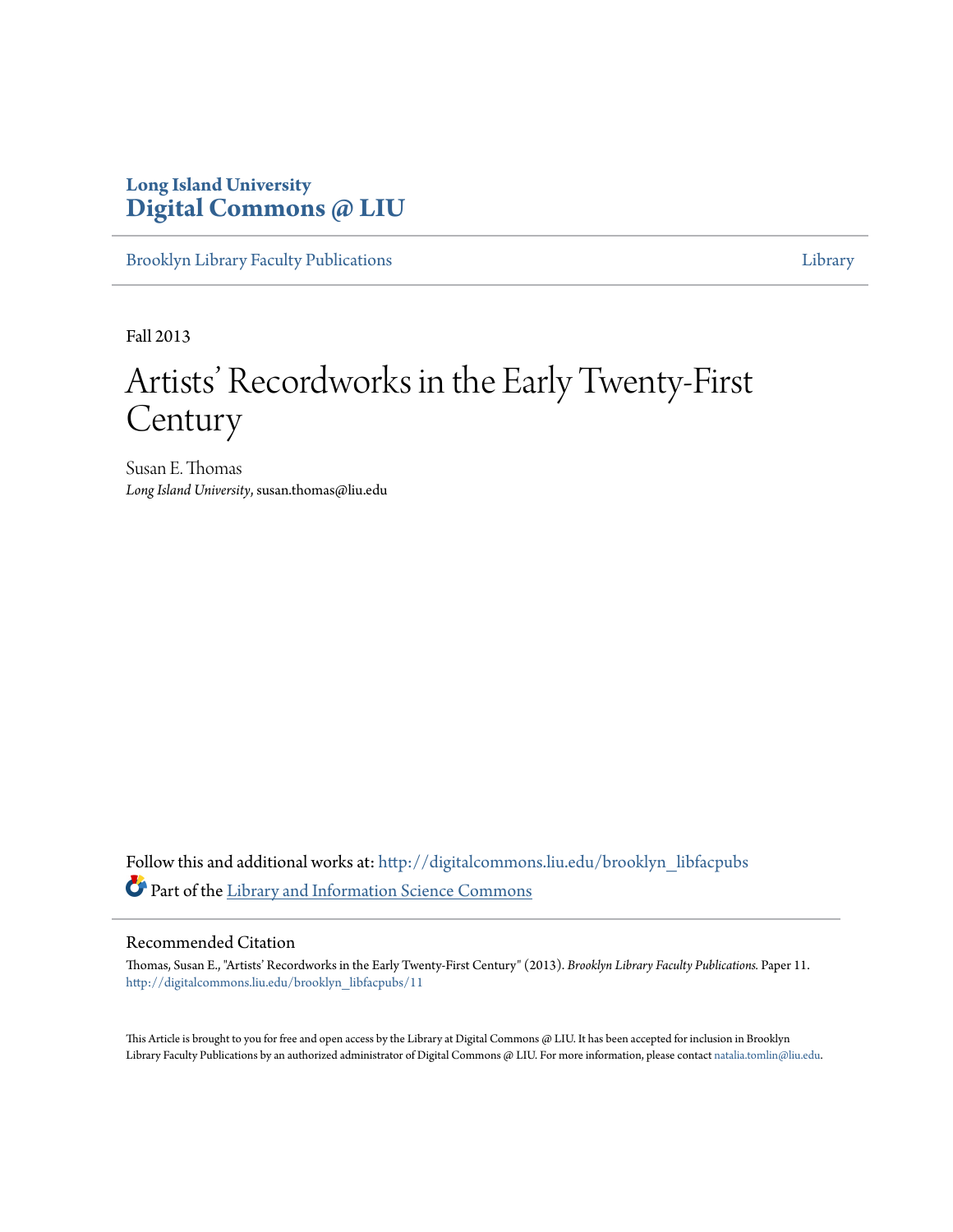



Artists' Recordworks in the Early Twenty-First Century Author(s): Susan E. Thomas Source: Art Documentation: Journal of the Art Libraries Society of North America, Vol. 32, No. 2 (Fall 2013), pp. 253-273 Published by: [The University of Chicago Press](http://www.jstor.org/action/showPublisher?publisherCode=ucpress) on behalf of the [Art Libraries Society of North America](http://www.jstor.org/action/showPublisher?publisherCode=arlisna) Stable URL: http://www.jstor.org/stable/10.1086/673516 Accessed: 23/11/2013 10:35

Your use of the JSTOR archive indicates your acceptance of the Terms & Conditions of Use, available at <http://www.jstor.org/page/info/about/policies/terms.jsp>

JSTOR is a not-for-profit service that helps scholars, researchers, and students discover, use, and build upon a wide range of content in a trusted digital archive. We use information technology and tools to increase productivity and facilitate new forms of scholarship. For more information about JSTOR, please contact support@jstor.org.



*The University of Chicago Press* and *Art Libraries Society of North America* are collaborating with JSTOR to digitize, preserve and extend access to *Art Documentation: Journal of the Art Libraries Society of North America.*

http://www.jstor.org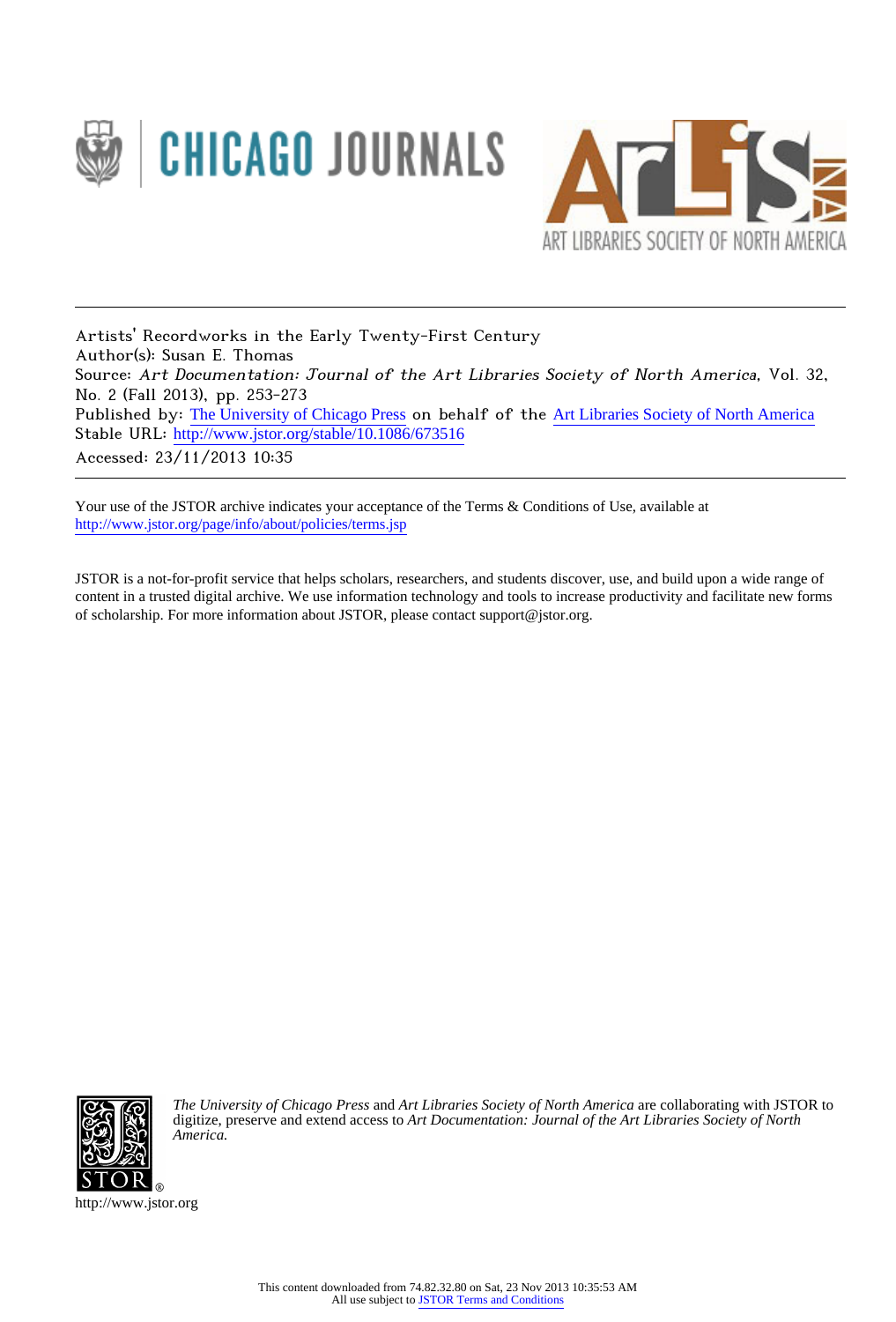# **Artists' Recordworks in the Early Twenty-First Century**

**Susan E. Thomas,** *Long Island University Brooklyn*

**Abstract—**Despite the rise of digital downloads and streaming music, contemporary artists and musicians are creating analog objects that combine audio recordings—vinyl record, cassette, CD—with printed matter. These artists' recordworks are a type of artist's book; they are also alternative publications released in editions or as multiples. The author defines artists' recordworks and provides some background in order to establish a historical precedent for recordworks in art library collections. A brief history of album cover art is included as well because it links graphic and package design to fine art.

*All Art constantly aspires towards the condition of Music.* —*Walter Pater*

## **introduction**

In the early twenty-first century, music is widely available in many digital formats. Sources include the iTunes Store, eMusic, BitTorrent, SoundCloud, and various websites such as Pitchfork and Insound. Indeed, the rise of Spotify and RDIO, which stream music and pay record labels, could signal the end of paying for music at all. Why, then, would a library purchase hard copies of music when it can be streamed on demand? The question has many possible answers, among them persistent availability of the analog form, collection development policies (acquiring work by certain artists, publishers, or galleries), and the need to develop collections that reflect contemporary art and design practices. Library patrons themselves may respond positively to physical artifacts in the age of digital reproduction.

It may seem cost prohibitive for music labels, artists, or art galleries to produce non-digital music objects—what will be referred to as "artists' recordworks"<sup>1</sup> in this

1. The author chose the established term "artists' recordworks," used in *Broken Music: Artists' Recordworks*, ed. Ursula Block and Michael Glasmeier (Berlin: Berliner Kunstlerprogramm des DAAD, 1989), despite the fact that musicians and designers feature

*Art Documentation: Journal of the Art Libraries Society of North America,* vol. 32 (fall 2013) 0730-7187/2013/3202-0007 \$10.00. Copyright 2013 by the Art Libraries Society of North America. All rights reserved.

Susan E. Thomas is coordinator of reference services and assistant professor, Long Island University Brooklyn Library, Brooklyn, New York; Susan.Thomas@liu.edu.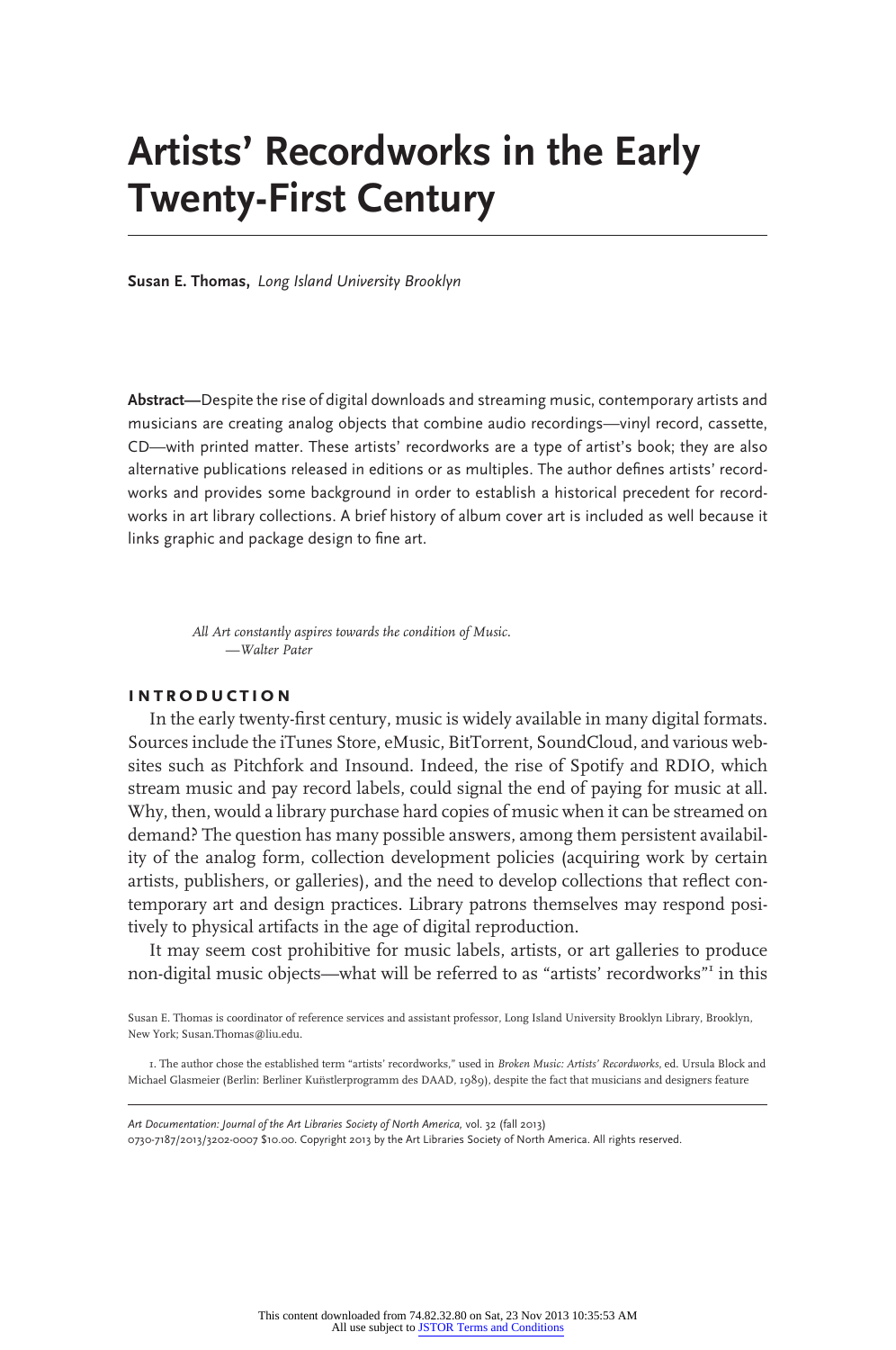article—in the twenty-first century, yet such objects are indeed being issued in fairly inexpensive small runs for a specialized audience. Although costs may be high, recordwork production is part of the practice of many creatives. Art networks may be formed to enable production and distribution.

Writers and scholars place recordworks in the realms of private presses and artists' books. Their interdisciplinary status appeals to many patrons, and they provide unique teaching and learning opportunities in contemporary art, graphic design, package design, communication, and music. The author's argument, therefore, is that recordworks belong in art libraries rather than music library collections.

## **overview of artists' recordworks**

Contemporary artists' recordworks often include a combination of vinyl records, flexi discs,<sup>2</sup> cassettes, and CDs<sup>3</sup> with jackets or sleeves of various sizes. Package design includes screen printing, risograph, and letter-pressed covers. Design exploits "all the [design] delights of industrial printing"<sup>4</sup> such as die cuts, embossing, and doublepocket gatefold sleeves. For example, the covers of both the album and CD of Beach House's recording *Bloom* are embossed and covered with six coats of glow-in-the-dark ink.<sup>5</sup> Accompanying printed matter, which often provides conceptual content, may be inserted in the sleeves; this can include booklets, prints, posters, zines, photographs, download codes, or lyric sheets. The resulting object is an artist's recordwork; it is also an alternative publication. For example, the band Sun Foot's *Purple and Orange Memorial Album,* a 12-inch vinyl record with paper inserts, was produced in an edition of 300 with an ISBN number.

Artists' recordworks are frequently described using terms associated with artists' publications—"edition," "limited," "numbered," and "signed." Artists producing recordworks in the 1960s and 1970s were, in general, more interested in deconstructing vinyl records (actually marring or marking them) as symbols of mass media and commercialization of music. Contemporary artists seem more interested in reviving vinyl records as playable objects and enclosing them in printed matter. Artists and musicians are also reviving cassette tapes<sup>6</sup> and continuing to utilize CDs.

In 1989, Michael Glasmeier wrote in his contribution to the seminal exhibition catalog *Broken Music: Artists' Recordworks* that records created by artists "with their

prominently in the contemporary world of alternative publications that combine hard media and printed matter and that the media may be in the form of cassettes or CDs as well as vinyl records. *Broken Music* is a catalog for the exhibition of the same name held in Berlin in 1988. Art forms included were various and larger than the scope of this article: unique records, sound sculptures, installations, performances, record covers as original art works, recorded sound made by visual artists, as well as art publications containing records. The scope of this article includes the last three forms.

<sup>2. &</sup>quot;Flexi discs are made from metal, shellac, celluloid, or flexible materials like plastic or cardboard." Definition from Michael Cumella, "Flexi Spending," *Print* 63, no. 3 (June 2009): 34. Flexi discs first appeared in the early 1900s, before vinyl records, and were not limited to music recordings.

<sup>3.</sup> CD releases may be CD-ROM, the standard for most CD releases, or CD-R—the latter released by micro-labels and "burned to order," often with handmade or laser-printed covers. See Adrian Shaughnessy, *Cover Art By: New Music Graphics* (London: Laurence King, 2008), 8.

<sup>4.</sup> Kenneth Fitzgerald, *Volume: Writings on Graphic Design, Music, Art, and Culture* (New York: Princeton Architectural Press, 2010), 110.

<sup>5.</sup> Douglas Wolk, "Review of Beach House/*Bloom*," *Print* 66, no. 4 (August 2012): 84.

<sup>6.</sup> Matthew Moyer, "Cassette Culture," *Library Journal* 137, no. 12 (July 21, 2012): 54.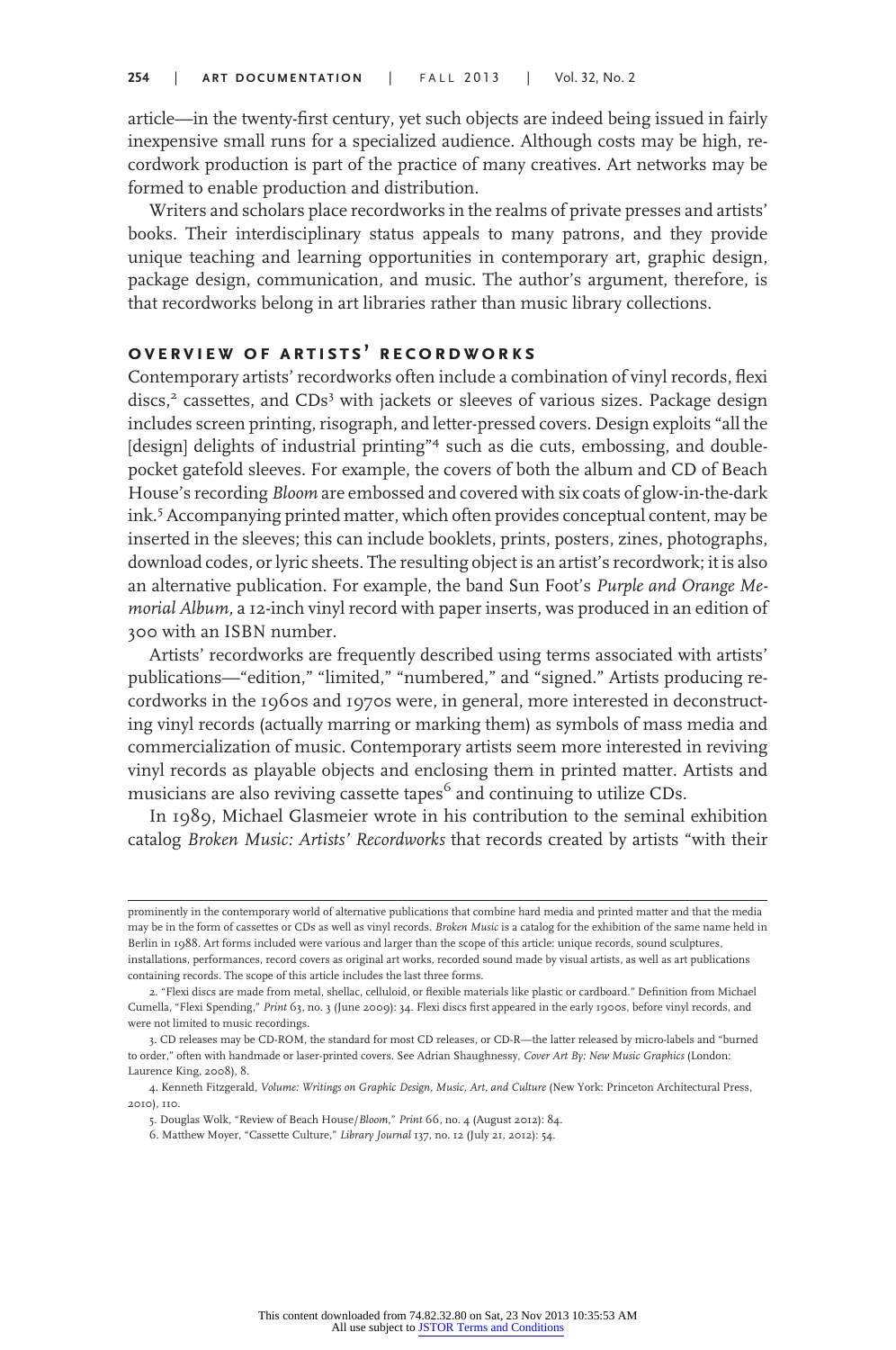accompanying info, action photos, graphic inspirations and outcomes, numberings and signatures . . . are small, exquisite objects, comparable to artists' books."7 Twenty years later, after the so-called death of vinyl records, music writer Adrian Shaughnessy and design writer Andrew Robertson both commented that contemporary record releases or limited-edition "artefacts" by independent "micro-labels" are closer to the output of private presses and artists' books than to the output of record labels.<sup>8</sup> Ian Ilavsky, co-founder of the label Constellation, emphasizes that the label does not create limited editions, which would "serve a collector's market that would see our records trade privately for higher than retail price"; the label instead keeps everything in print.<sup>9</sup> This is similar to an artist producing an open edition or a reproducible zine. On the other hand, Julian House, owner of Ghost Box records, describes the "bookish feel" of Ghost Box releases resulting from their collectability as well as their graphical "strange allusions and hints of arcane backgrounds."<sup>10</sup> Jon Wozencroft of Touch Records states that their releases provide a needed "editorial aspect that functions as a gentle storytelling device alongside the invisible force of music."<sup>11</sup> Chris Johanson's Awesome Vistas label, which had a table at the inaugural LA Art Book Fair 2013, publishes artists' recordworks that Johanson describes as alternative exhibition cata- $\log s$ <sup>12</sup>

## **influences: late twentieth century artists' recordworks and the vinyl object**

Art, design, and music have been informing each other for almost a century. Starting with Marcel Duchamp's Rotoreliefs—a series of lithographs that gave an optical illusion of movement when played on a phonograph turntable—artists from Yves Klein to Jim Lambie have incorporated turntables, records, and the subject of albums into their art. For example, Carrie Mae Weems's 1989 *Ode to Affirmative Action* consists of a framed photograph and record,<sup>13</sup> while Christian Marclay's multiple *Footsteps*, from the same year, is a boxed 12-inch record with a poster in an edition of 1,000 (100 signed and numbered).<sup>14</sup> Stephen Bury considers "multiple" shorthand for various objects made by artists, sometimes including vinyl records, and he indicates that a multiple's number or edition size is irrelevant. The multiple is about intention, and an idea may be executed in any medium or number suitable to the artist.1<sup>5</sup> Between 1964 and 1967, pop artists created multiples in the form of prints, artists' books, wallpaper, clothing, jewelry, and china, while other artists created provocative multiples consisting of the artist's breath or excrement.<sup>16</sup>

This content downloaded from 74.82.32.80 on Sat, 23 Nov 2013 10:35:53 AM All use subject to [JSTOR Terms and Conditions](http://www.jstor.org/page/info/about/policies/terms.jsp)

<sup>7.</sup> Michael Glasmeier, "Music of the Angels," in *Broken Music*, 34.

<sup>8.</sup> Shaughnessy, *Cover Art By,* 7, and Andrew Robertson, "Packshots," *Eye* 76 (Summer 2010): 58.

<sup>9.</sup> Ian Ilavsky, quoted in Shaughnessy, *Cover Art By*, 11.

<sup>1</sup>0. Julian House, quoted in Shaughnessy, *Cover Art By*, 7.

<sup>11</sup>. Jon Wozencroft, quoted in Shaughnessy, *Cover Art By*, 7.

<sup>1</sup>2. Chris Johanson (owner of Awesome Vistas), in discussion with the author, February 1, 2013.

<sup>1</sup>3. From the website for the exhibition *The Record: Contemporary Art and Vinyl*, [http://www.nasher.duke.edu/therecord/weems](http://www.nasher.duke.edu/therecord/weems-carrie-mae.php) [-carrie-mae.php.](http://www.nasher.duke.edu/therecord/weems-carrie-mae.php)

<sup>1</sup>4. Gregory Elgstrand and Dave Dyment, *One for Me and One to Share: Artists' Multiples and Editions* (Toronto: YYZBooks, 2012), 38 –39.

<sup>1</sup>5. Stephen Bury, *Artists' Multiples: 1935–2000* (London: Ashgate, 2001).

<sup>1</sup>6. Mark M. Johnson, "The Great American Pop Art Store: Multiples of the '60s," *Arts & Activities* 123 (March 1998): 39; Julia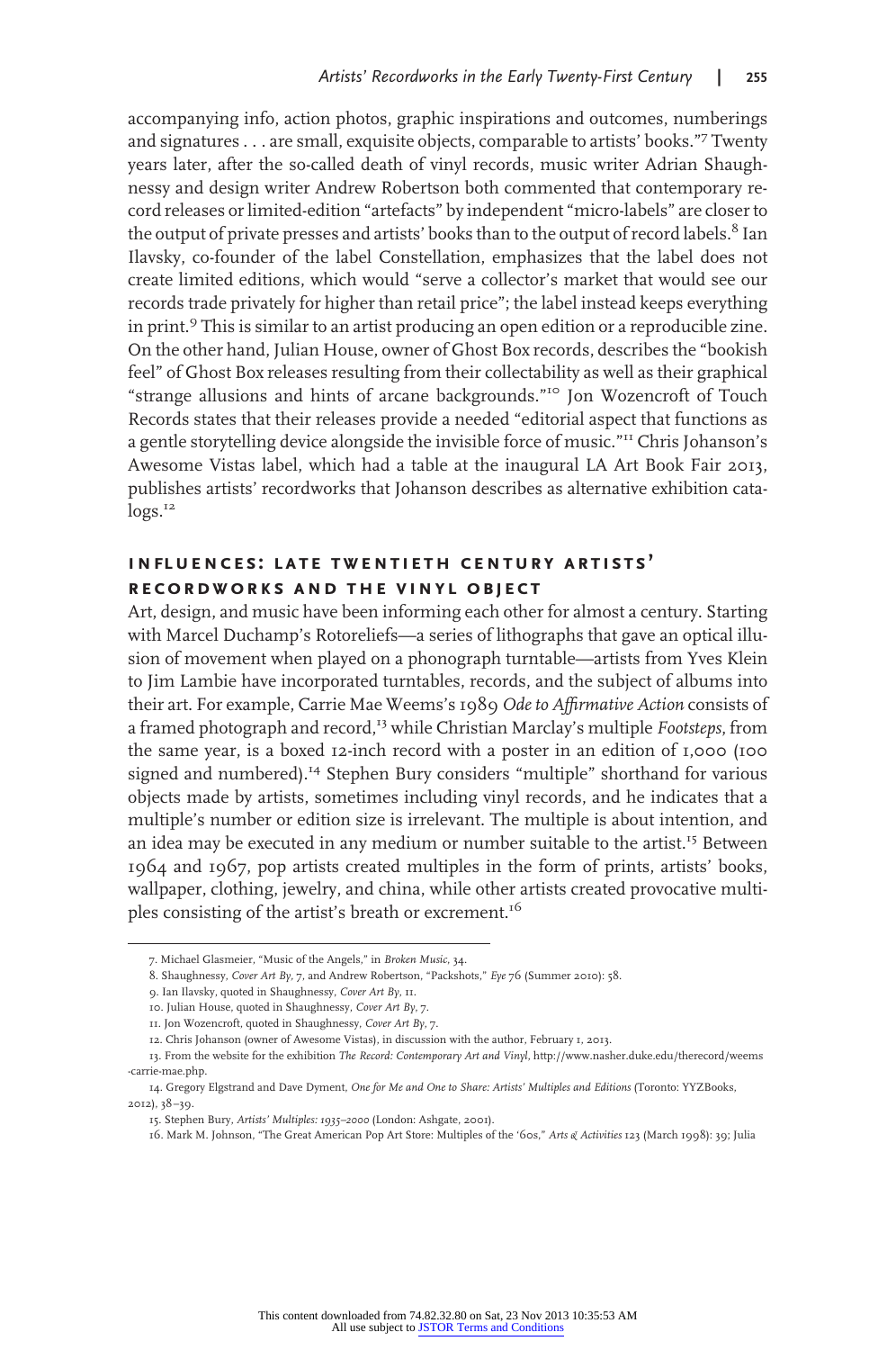Many records released by artists starting in the 1950s (after the paperboard LP record sleeve was introduced by Alex Steinweiss<sup>17</sup>) are regarded as artists' multiples. Fluxus is the direct line to artists' recordworks from artists' multiples since it "developed out of 'experimental music,' importing the indeterminate score into the context of art."<sup>18</sup> Fluxus artists also put on concerts in Europe. Unlike popular music released on major labels, artists' recordworks were produced by micro-labels, often run by artists and designers. Many were based in Europe. The Guy Schraenen Collection in Paris<sup>19</sup> includes recordworks by Yoko Ono, Joseph Beuys, Jean Tinguely, Lawrence Weiner, and many others.<sup>20</sup> In theory, the multiple is affordable so that it may be widely dispersed. Recordworks were indeed affordable; however, they were never widely dispersed in general as they appealed solely to art intelligentsia. An unusually popular artist's recordwork is the Talking Heads's 1983 album *Speaking in Tongues*, designed by Robert Rauschenberg and published in a limited edition by Sire Records. The album won a Grammy award for Best Album Design.

Album covers, like book covers, have always featured art and design. Kenneth Fitzgerald claims that by the late 1960s, album art had become more culturally relevant and influential than painting, arguing that the Beatles' *Sgt. Pepper's Lonely Hearts Club Band* album cover "murdered painting" and so changed the way artists painted: they "frantically modified its materials, surfaces, and shapes."<sup>21</sup> At the same time, innovative artists working in album design elevated it to album art. Glasmeir asserts that "record sleeves . . . themselves form a sort of sub-history of Modern Art."<sup>22</sup> Artists like Andy Warhol, Peter Blake, Richard Hamilton, Barbara Nessim, and Hipgnosis brought conceptual art to the music stores by designing iconic covers for the Beatles, Pink Floyd, and Genesis. Twelve-inch album covers offer a large "canvas" on which to work, so they became a site for artistic intervention. One could argue that album covers of the late 1960s and early 1970s were the most successful democratic multiples because they reached a mass audience.<sup>23</sup> Inexpensive at the time, such albums

20. Most of the artists' recordworks documented in the book *The Small Utopia: Ars Multiplicata* are from the Guy Schraenen Collection. In the book, artists' recordworks are described in book terms as "published by" galleries such as Yvon Lambert in Paris, Galleria Blu in Milan, and Galerie Klewan in Vienna, as well as by labels like Apple Records. See also Germano Celant, *Record as Artwork: 1959 –73* (London: Royal College of Art, 1973) and Germano Celant, *The Record as Artwork: From Futurism to Conceptual Art* (Chicago: Museum of Contemporary Art, 1977), whose list of included works is found online at [http://www.discogs.com/lists/The](http://www.discogs.com/lists/The-Record-as-Artwork-list-of-works/163795) [-Record-as-Artwork-list-of-works/](http://www.discogs.com/lists/The-Record-as-Artwork-list-of-works/163795)163795. In addition, see Giorgio Maffei and Franco Mello, *Sound of Silence: Arte vs. Musica,* [http://](http://www.giorgiomaffei.it/materiali_per_l_arte/pdf/Materiali%20per%20l) [www.giorgiomaffei.it/materiali\\_per\\_l\\_arte/pdf/Materiali%20per%20l'arte%202.pdf.](http://www.giorgiomaffei.it/materiali_per_l_arte/pdf/Materiali%20per%20l) The print version includes a paperback book, a cover poster, and a 7-inch vinyl record all housed in a silk-screened cardboard box.

23. Ibid. Glasmeir poses the question regarding Hamilton's design of the Beatles' eponymous album (a.k.a. "The White Album") in which each record sleeve had a unique stamped serial number. Which is meant to be the "easily attainable multiple": the album sleeve by the artist or the record by the Beatles? The album became collectible because of both and introduced millions of people to conceptual art.

Robinson, "Multiple Manifestations: Nouveau Réalisme and Fluxus," in *The Small Utopia: Ars Multiplicata* (Milan: Progetto Prada Arte, 2012), 142– 45.

<sup>1</sup>7. Steven Heller, "Interview with Alex Steinweiss," *Eye* 76 (Summer 2010): 49 –50.

<sup>1</sup>8. Robinson, "Multiple Manifestations," 145.

<sup>1</sup>9. The collection was recently featured in the exhibition *Vinyl: Records and Covers by Artists, the Guy Schraenen Collection Exhibition*, February 19 –May 16, 2010, La Maison Rouge, Paris, France. In addition, The Research Centre for Artists' Publications at the Weserburg Museum of Modern Art includes The Archive for Small Press & Communication (ASPC), which was founded by Anne and Guy Schraenen in 1974, [http://www.artists-pub.eu/presentations/archives-collections/research-centre-for-artists-publications/.](http://www.artists-pub.eu/presentations/archives-collections/research-centre-for-artists-publications/)

<sup>2</sup>1. Fitzgerald, *Volume*, 110.

<sup>22.</sup> Glasmeir, "Music of the Angels," 33.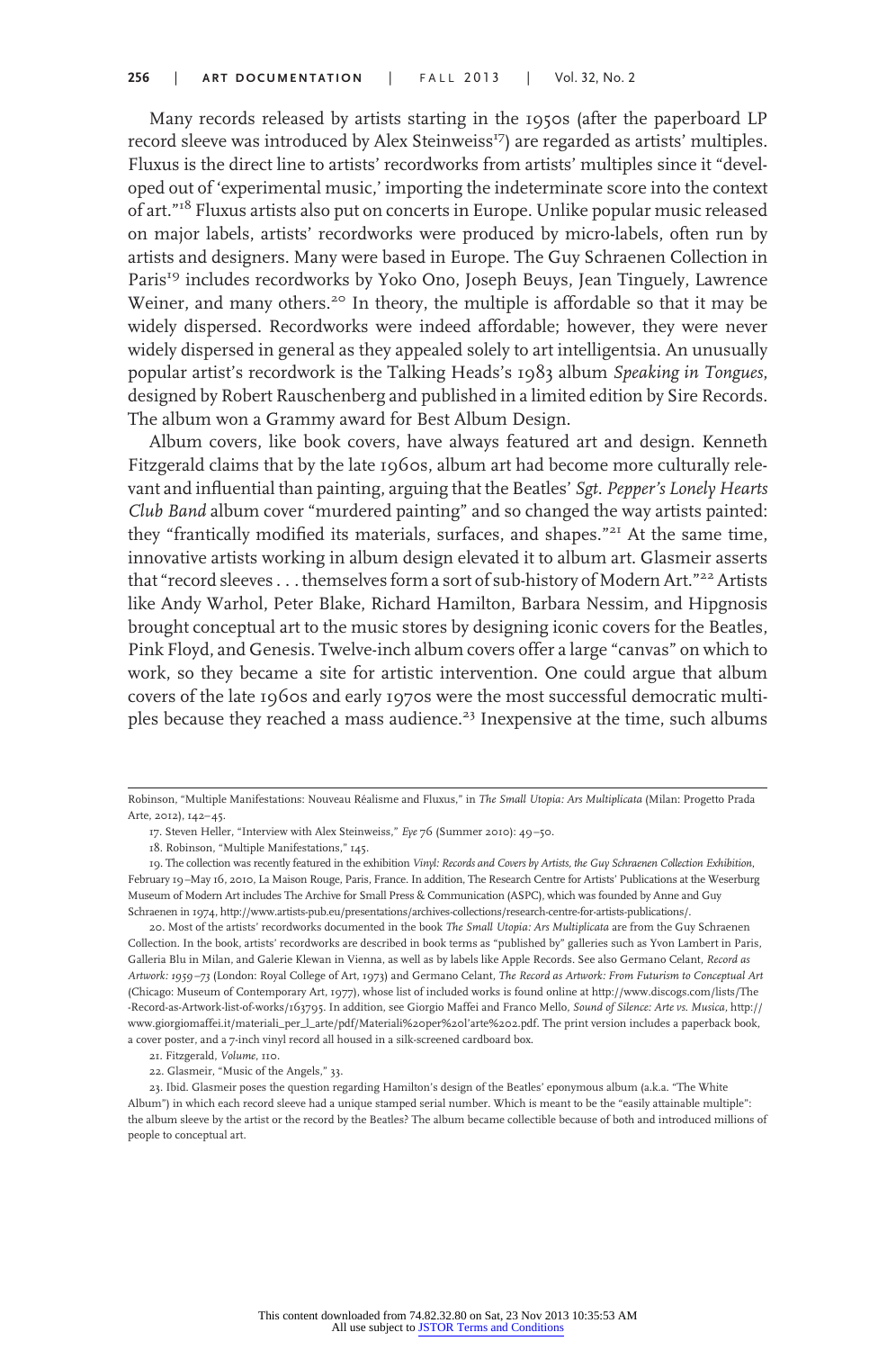are now highly collectible. The Rolling Stones' *Sticky Fingers* featured a working zipper, and The Velvet Underground's 1967 *The Velvet Underground and Nico* album included a banana sticker that peeled off (both designed by Andy Warhol). The first "edition" of The Who's 1970 *Live at Leeds* contained thirteen different inserts in its left side pocket, all different sizes and printed on different paper stocks.<sup>24</sup> In less popular genres of music, artists like Raymond Pettibon (Black Flag records 1978 –1986), Lawrence Weiner (Love of Life Orchestra, *Genève, Geneva, Ginevra, Genf*, 1980), and Sol LeWitt (Phillip Glass, *Music in Twelve Parts*, 1988) designed album covers for avant-garde or punk musicians.<sup>25</sup> Richard Prince and Raymond Pettibon designed Sonic Youth album covers.

### **exploring contemporary artists' recordworks**

In 1995, David S. Rubin wrote that "the extinction of vinyl records" had turned artists' recordworks— both unique and multiple—into commemorations. He cites Christian Marclay's *Recycled Records* (collaged records) series from the early 1980s as having become "unexpectedly symbolic of the medium's demise."<sup>26</sup> In 2013, recordworks are charged with new meaning and no longer symbolize demise. Many contemporary bands and musicians regularly produce recordworks, and they—and the record labels and art galleries that publish them—represent many genres of alternative music and sound experiments. Gang Gang Dance, Swans, Animal Collective, Japanther, Black Dice, New Villager, The Babies, Uninhabitable Mansions, No Age, Wolf Eyes, Forcefield, Soft Circle, Thanksgiving, Regal Degal, Odd Future, and Lucky Dragons<sup>27</sup> have all released recordworks over the last several years. Many of these bands also identify as art collectives or have artist members.<sup>28</sup> As such, they explore and realize the "objectness" of their music releases. Solo musicians and artists creating recordworks include Billy Childish, Rodney Graham, Peter King, Kathy Slade, Genesis P-Orridge, Devendra Banhart, Rita Ackermann, Terence Hannum, Brendan Fowler, Andy Dixon, Jim Houser (Figure 1), Gary Panter, Richard Kern, and Chris Johanson. At the same time, musicians continue to collaborate with visual artists and graphic designers. For instance, Peter Doig designed the album art for the Billy Childish record *Musicians of the British Empire* (edition of 1,000) produced to coincide with an exhibition at White Columns in 2010. In 2009, designer Brian Roettinger won a Grammy for Best Recording Package for No Age's album *Nouns*. Adam Michaels, co-principal of the design firm Project Projects, co-wrote and designed *The Electric Information Age Book* (Princeton Architectural Press, 2012) about pop media paperbacks of the late 1960s, mainly Marshall McLuhan's *The Medium is the Massage*. Just as Columbia

<sup>24.</sup> Temporary Services (Group of Artists), *Records as Portable Exhibitions and Interactive, Participatory Objects* (Chicago: Half Life Press, 2013), 18.

<sup>25.</sup> Francis Baudevin, *Hello Spiral* (Zurich: JPR/Ringier, 2008), 12–22; Raphael Rubinstein, "Portrait of the Artist as Young Punk: Pettibon," *Art in America* 96, no. 11 (December 2008): 142– 45.

<sup>26.</sup> David S. Rubin, *It's Only Rock and Roll: Rock and Roll Currents in Contemporary Art* (Munich: Prestel, 1995), 104. 27. Some of these bands may dissolve, but at time of publication, the author believes they are still together.

<sup>28.</sup> See *Modern Painters* 16, no. 2 (Summer 2003), a special issue on music and art; Alan Licht, "Art School of Rock," *Modern Painters* (December 2004/January 2005): 94 –97; Andrew Wilson, "Band Art," *Art Monthly* no. 210 (October 1997): 13–17; and "Art Rocks! The Group Show," *Art Review* 53 (May 2002): 32–37.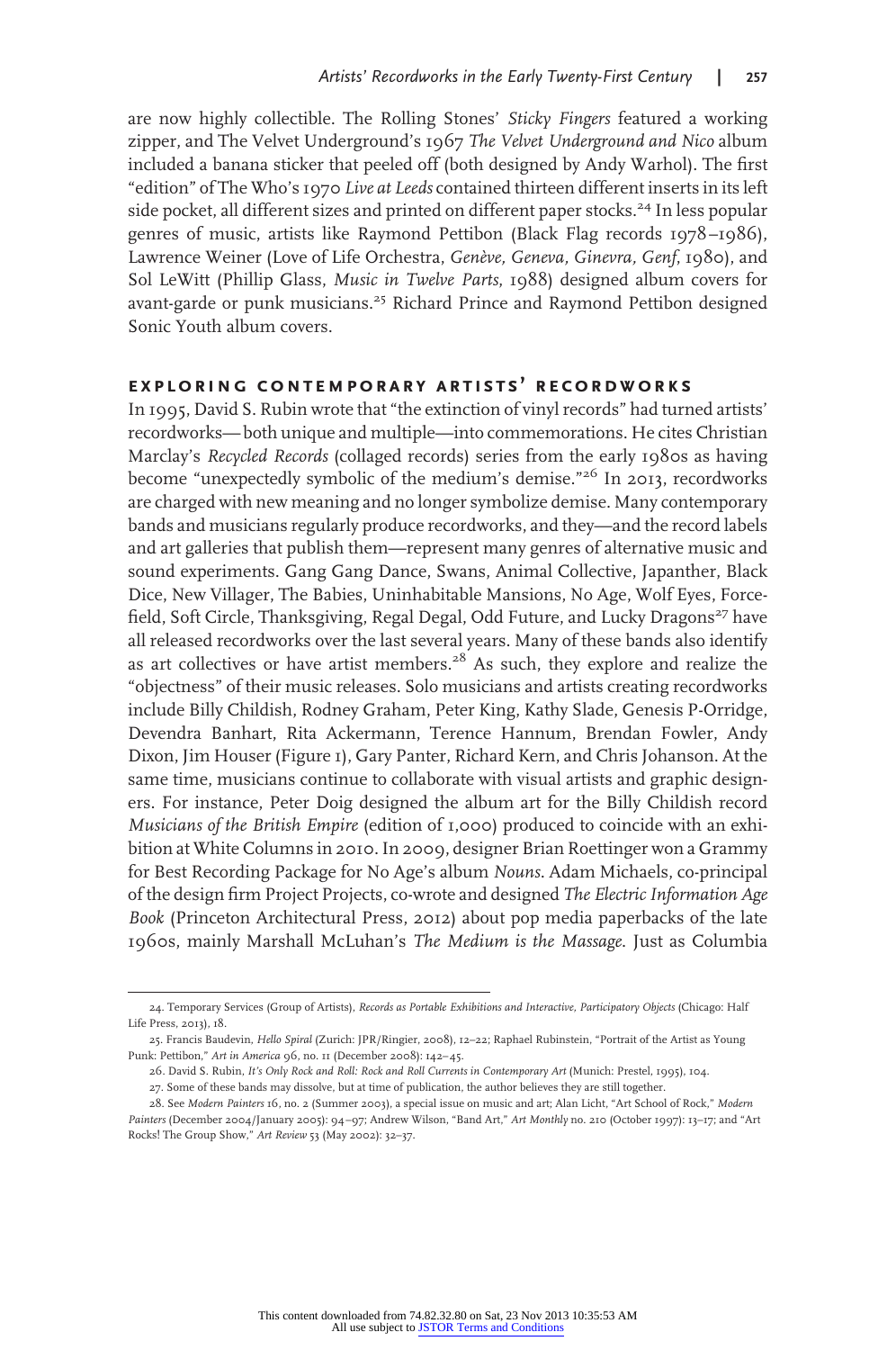

**Figure 1.** Untitled recordwork by Jim Houser. Photograph by author, used with permission. Please see the online edition of *Art Documentation* for a color version of this image.

Records issued an LP "version" of McLuhan's book in 1967, Project Projects has also issued an LP version of its paperback, released by Inventory Records.

In their recordworks, artists continue to investigate the form and packaging of vinyl records. Rita Ackerman released the album *GA'Z HEART* in 2004, featuring a vinyl record with an illustration etched onto one side of it. *The Sound of Paper* by Chris Duncan is a double LP with hand-built gatefold packaging, released in a small edition. The record is not vinyl, "but [a] piece of heavy-weight paper with embossed lines that serve as grooves for the record player needle to follow."<sup>29</sup> There are notable periodicals or series that are recordworks. *The Journal of Popular Noise* (Figure 2) has a uniform yet elaborate format that includes a clamshell box and three 7-inch records. *Artist Music Journals* (Figure 3), a defunct series published by Soundscreen Design, also has a standard design— hand-numbered copies packaged in a 10-inch jacket and

<sup>29. &</sup>quot;The Sound of Paper with Chris Duncan," Will Brown Gallery blog (May 2012), [http://www.wearewillbrown.com/project/](http://www.wearewillbrown.com/project/the-sound-of-paper-with-chris-duncan/) [the-sound-of-paper-with-chris-duncan/.](http://www.wearewillbrown.com/project/the-sound-of-paper-with-chris-duncan/)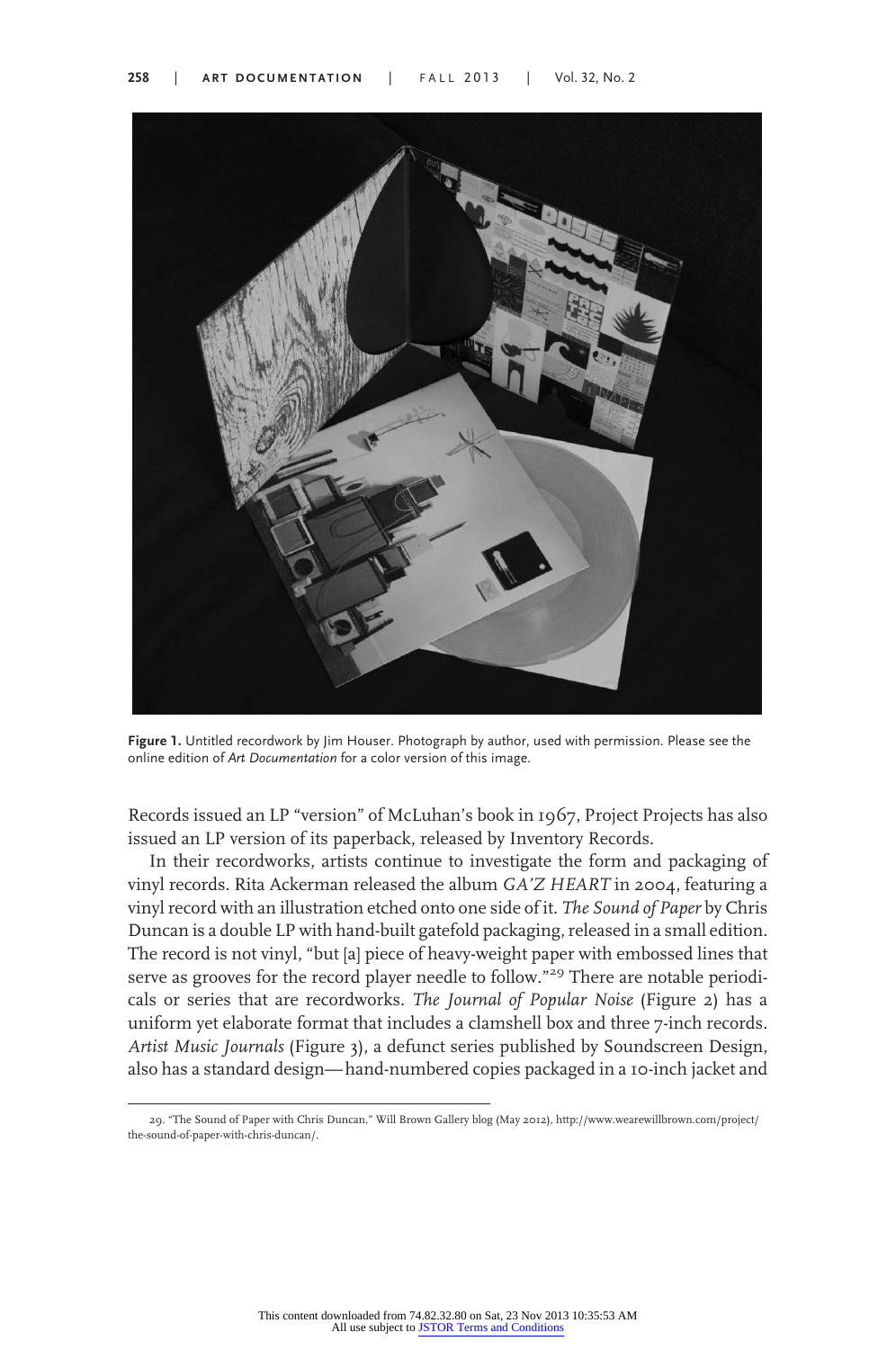

**Figure 2.** *Journal of Popular Noise*, three 7-inch vinyl records held by folded, letter-pressed poster. Photograph by Byron Kalet, used with permission. Please see the online edition of *Art Documentation* for a color version of this image.

sealed with a letter-pressed sticker, which features a replication of the artist's signature and the volume, installment number, and edition. Only one issue has a vinyl record in it; the rest contain lavish booklets. *Artist Music Journals* features the work of graphic designers and illustrators. *EN/OF* is a collaborative series of editions by contemporary visual artists with experimental musicians, published in Germany. So far, forty editions, each packaged in a double-LP gatefold jacket, holding a 12-inch vinyl record in one pocket and an artwork in the other, have been produced.<sup>30</sup> They are signed and numbered by both artist and musician, typically in an edition of 100. Many assemblages such as issues of *North Drive Press* and *Arkitip* and kits such as Chicks on Speed's *It's A Project*, consist of numerous objects, including vinyl records, cassettes, or CDs, but the multiplicity of objects other than print and media—such as buttons, apparel, and toys—places these titles in the larger category of artists' multiples. Such assemblages or kits are multiples that themselves consist of multiples.

Artists' recordworks are typically inexpensive, produced in large editions or pressings, portable, and playable.<sup>31</sup> Conventional playback equipment (e.g., turntable, cas-

<sup>30. &</sup>quot;Artists Books News," *Umbrella* 24, no. 2–3 (2004): 59.

<sup>3</sup>1. In the chapter "The Needle and the Damage Done: Artists' Records as Multiples," in *One for Me and One to Share: Artists' Multiples and Editions*, 130 –35, Dave Dyment defines the most successful "artists' records" as those that artists have manipulated to alter playback. Some are not technically "playable" while others degrade upon play.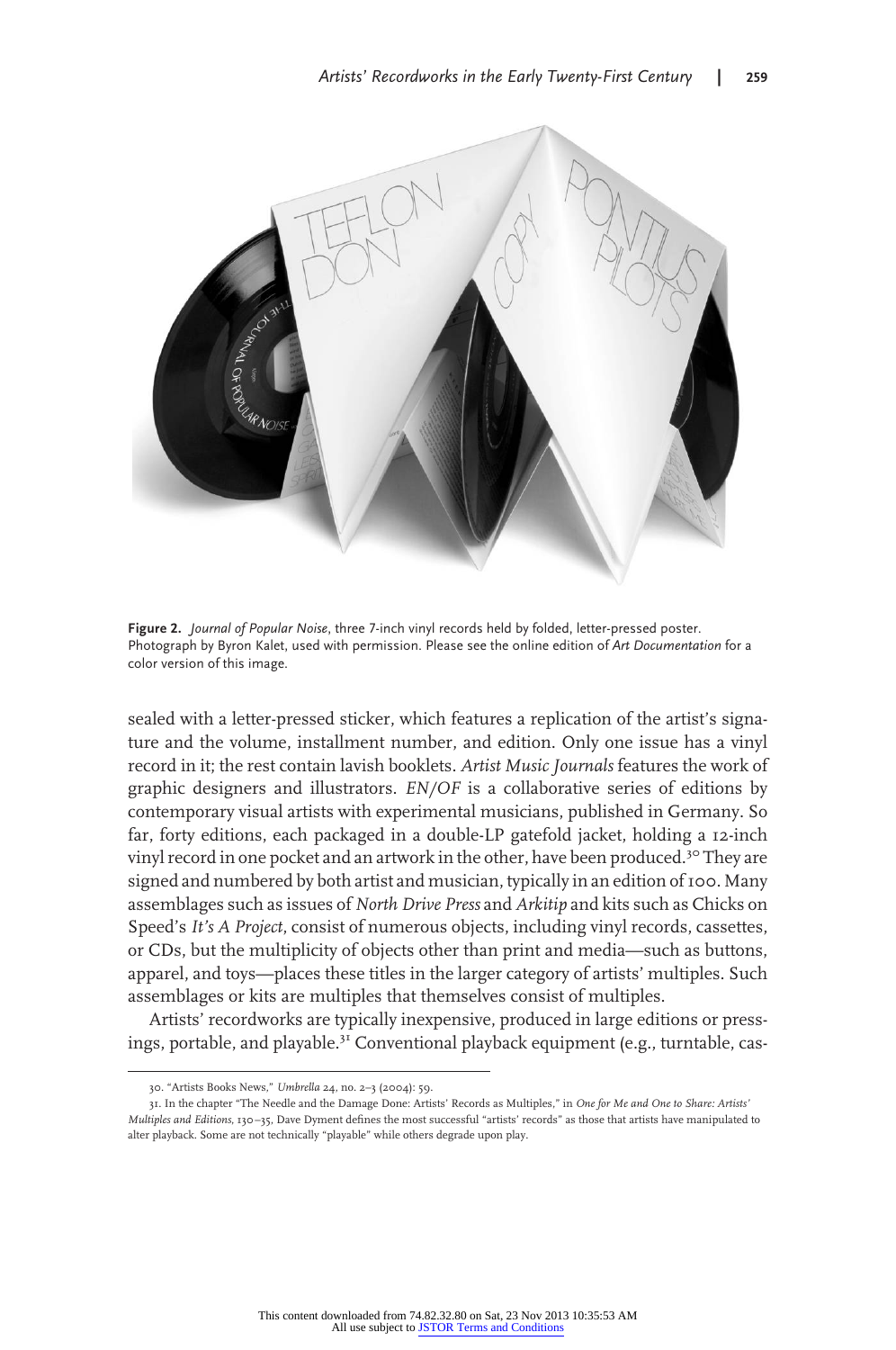

**Figure 3.** *The Artist Music Journals*, several issues, with three booklets depicted. Photograph by author, used with permission. Please see the online edition of *Art Documentation* for a color version of this image.

sette player, or CD player) is needed in order to listen to the incorporated media since audio playback is not built in to artists' recordworks via sensors or built-in players, as it may be in other artists' books.<sup>32</sup> The audio portions of artists' recordworks may document studio or live music performances or sound investigations. Audio ranges from palatable rock to atonal experiments or compositions and generally reflects experimental or "alternative" music and sound.<sup>33</sup> The music or sound sometimes engages directly with art subjects or concepts. For example, the album *Songs on Conceptual Art* (Figure 4) is a compilation album of original songs based on Sol LeWitt's *Sentences on Conceptual Art*. *SOCA* comes with a letter-pressed poster of

<sup>32.</sup> Isobel Anderson, "*The Shell*: Incorporating Sound-Art Practices Within Book Art," *Journal of Artists Books (JAB)* 33 (Spring 2013): 38 – 41 is an explication of the author's own artist book, *The Shell*, which incorporates a built-in audio player. The author also describes other electronically augmented artists' books that influenced her work.

<sup>33.</sup> There are at least two design-centric hip hop labels releasing deluxe music packages: Stone's Throw [\(http://www](http://www.stonesthrow.com) [.stonesthrow.com\)](http://www.stonesthrow.com) and Get On Down [\(http://www.getondown.com\)](http://www.getondown.com). The latter label recently released rapper Raekwon's *Only Built 4 Cuban Linx*, a.k.a. the "Purple Tape," the original release of which had become a cult classic. See Oliver Wang, "The Purple Take: Only Built 4 Collectors," *The Record: Music News from NPR*, [http://www.npr.org/blogs/therecord/20](http://www.npr.org/blogs/therecord/2012/09/19/161403938/the-purple-tape-only-built-4-collectors)12/09/19/161403938/the [-purple-tape-only-built-4-collectors.](http://www.npr.org/blogs/therecord/2012/09/19/161403938/the-purple-tape-only-built-4-collectors)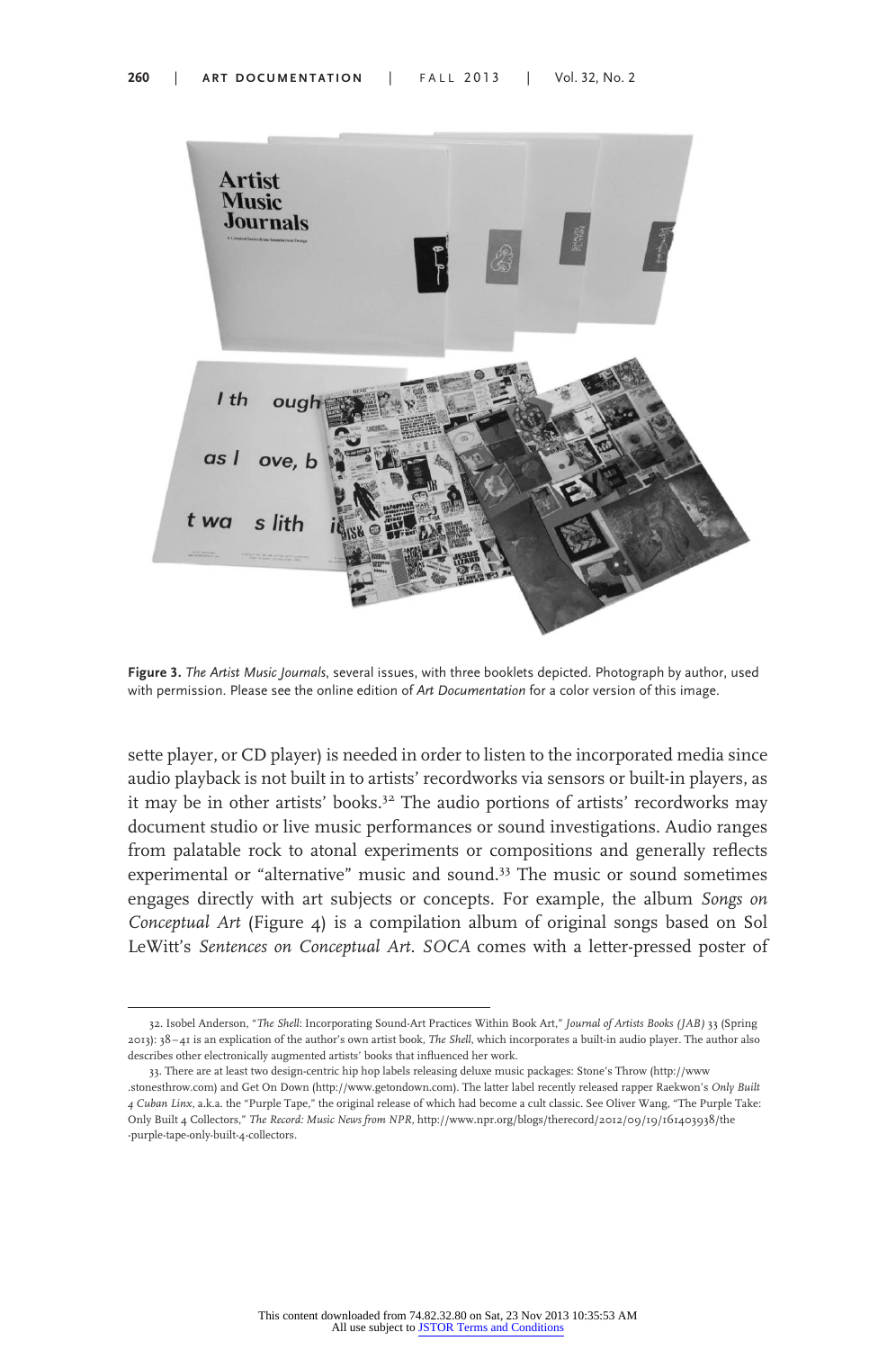

**Figure 4.** *Songs on Conceptual Art* album for sale in 2012 at Holocene, a music and art venue in Portland, Oregon. Photograph by Marriage Records, used with permission. Please see the online edition of *Art Documentation* for a color version of this image.

LeWitt's *Sentences*, <sup>34</sup> and it references *Baldessari Sings LeWitt*, John Baldessari's 1972 video in which he sang LeWitt's *Sentences*. <sup>35</sup> Unlike unique sculptural art about vinyl records, whose materials include vinyl or album sleeves,  $3^6$  media and printmaking or publishing have a symbiotic relationship in contemporary artists' recordworks,<sup>37</sup> which are ultimately bookish. Recent exhibitions at The Center for Book Arts in New York City have featured recordworks and situated them in book arts.<sup>38</sup>

## **where do artists' recordworks belong?**

One could argue that artists' recordworks belong in a music library; after all, the center of any such object seems to be music. However, artists' recordworks are often for sale in art galleries and art book stores. Those record stores and record labels that

<sup>34.</sup> The recordwork is a two-disc 12-inch vinyl LP featuring hand-silk-screened jackets and comes with a free online download. It is jointly released by Teenage Teardrops, Awesome Vistas, and the Marriage labels.

<sup>35. &</sup>quot;John Baldessari Sings Sol LeWitt," *San Francisco Museum of Modern Art*, [http://www.sfmoma.org/explore/multimedia/](http://www.sfmoma.org/explore/multimedia/videos/92) [videos/92.](http://www.sfmoma.org/explore/multimedia/videos/92)

<sup>36.</sup> Trevor Schoonmaker, ed., *The Record: Contemporary Art and Vinyl* (Durham, NC: Nasher Museum of Art at Duke University, 2010) and David S. Rubin, *It's Only Rock and Roll* document numerous unique art works.

<sup>37.</sup> Commercially published art books that include a CD are not typically artists' recordworks. Such a publication is common, and there is no real investigation or concept explored. In addition, the length of the book overshadows the CD, which is reduced to an auxiliary or supplementary role.

<sup>38.</sup> The exhibition catalog *Ear to the Page* (New York: Center for Book Arts, 2010) documents historical and contemporary recordworks, while *Peace, Love and Rockets: An Exhibition* (New York: Center for Book Arts, 2011) focuses more on the overlap between graphic design and fine art in the package and graphic design of international alternative music releases from the 1970s to the present.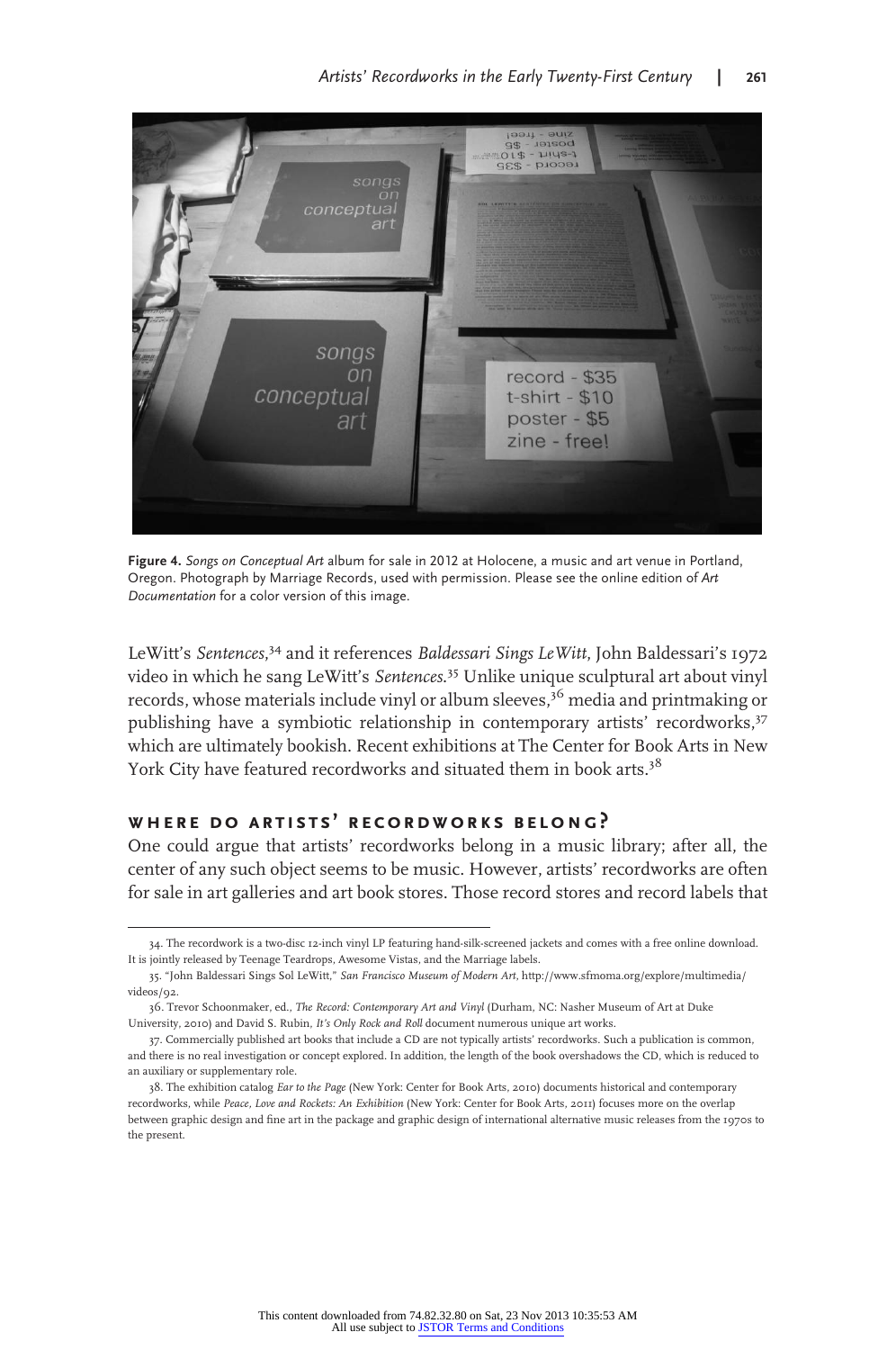do sell recordworks are usually, by definition, closely aligned with art and design. To collectors and library patrons, there is no need to choose between art/design and music as the defining feature. Librarians, however, must make choices about their collections. The author found that when historical artists' recordworks are present in libraries, they are found in artists' books collections, most likely because they were acquired from art vendors or donors.

To learn more about library acquisitions of contemporary recordworks, the author queried both the Music Library Association (MLA) and Art Libraries Society of North America (ARLIS/NA) listservs to find out if librarians from either association are purchasing contemporary artists' recordworks. Responses from both lists were few. Two MLA listserv members suggested that music librarians are not collecting contemporary music in aesthetic packaging, but a few MLA respondents reported that they themselves collected such works. There was more response and interest in recordworks from art librarians, but no one indicated that he or she was deliberately or systematically purchasing contemporary artists' recordworks.

To further the inquiry, the author searched for recordworks in the ARTBOOK D.A.P. print catalogs and online<sup>39</sup> and then checked the OCLC WorldCat database for matches. Only one was found in WorldCat as of June 2013.<sup>40</sup> Not only are North American art librarians not purchasing artists' recordworks advertised in D.A.P., but D.A.P. is not advertising or distributing many of these publications. The author also searched WorldCat for all of the recordworks mentioned by title in this paper and found very few hits.<sup>41</sup> The National Gallery of Canada Library (NGCL) has some contemporary recordworks, including most of the items in the *EN/OF* series, but these were selected by the gallery director, not a librarian.<sup>42</sup> NGCL also owns the Art Metropole collection, which includes many historical artists' recordworks that were collected by General Idea. Other art libraries that own contemporary recordworks include The Joan Flasch Artists' Book Collection at the School of the Art Institute of Chicago's John M. Flaxman Library (*Songs on Conceptual Art)*, Emily Carr University of Art Design Library (Cranfield and Slade, *12 Sun Songs*), Princeton University (*Journal of Popular Noise*), California Institute of the Arts (David Shrigley, *Brain Activity*), Stanford University (Chris Duncan, *The Sound of Paper*), Pratt Institute (Geneviève Castrée, *Pamplemoussi*), and Minneapolis College of Art and Design (Wilber H. Schilling and David Pitman, *Agents of Change: What Goes Around Comes Around: Cull-arbor-ation: Culling the Urban Forest*).

<sup>39.</sup> Multiples found on the ARTBOOK D.A.P. website include *Cranfield and Slade: 12 Sun Songs* (Zurich: JRP/Ringier, 2010), *Cranfield and Slade: 10 Riot Songs* (North Vancouver, BC: Presentation House Gallery, 2012), *Gavin Turk & Hussein Chalayan: 4 Minute Mile* (London: Vinyl Factory, 2012), *Jeremy Deller & Chuck Limited Edition Vinyl* (London: Vinyl Factory, 2012), *Sorrow/ Jubilance Pt. 2* (Brooklyn, NY: Swill Children, n.d.), *Hunters/Dead Wife Split 7"* (Brooklyn, NY: Swill Children, n.d.), *David Shrigley: Brain Activity* (London: Hayward Gallery, 2012), *John Cage Shock 2LP* (Osaka, Japan: EM Records, n.d.), and *Matthew Ritchie: The Morning Line* (Nuremberg: Moderne Kunst Nürnberg, 2012). Recordworks over \$200, most of which are part of the larger category of artists' multiples, were excluded.

<sup>40.</sup> Cranfield and Slade: 12 Sun Songs is held by two libraries in Switzerland. Emily Carr University of Art + Design Library in Vancouver owns it as well, but the library does not contribute records to OCLC WorldCat.

<sup>4</sup>1. WorldCat does not contain bibliographic records for every special collection item in North America (or the world), but the holdings of many significant artists' books collections are included. Also, ordinary CD versions of some titles, such as *Clare Denis Film Scores 1996 –2009*, are held by libraries, but not the deluxe versions which usually include a vinyl LP. The recordwork *Clare Denis* was limited to 1,000 copies and is already sold out.

<sup>42.</sup> Peter Trepanier (head, reader services, National Gallery of Canada Library), e-mail message to the author, March 15, 2013.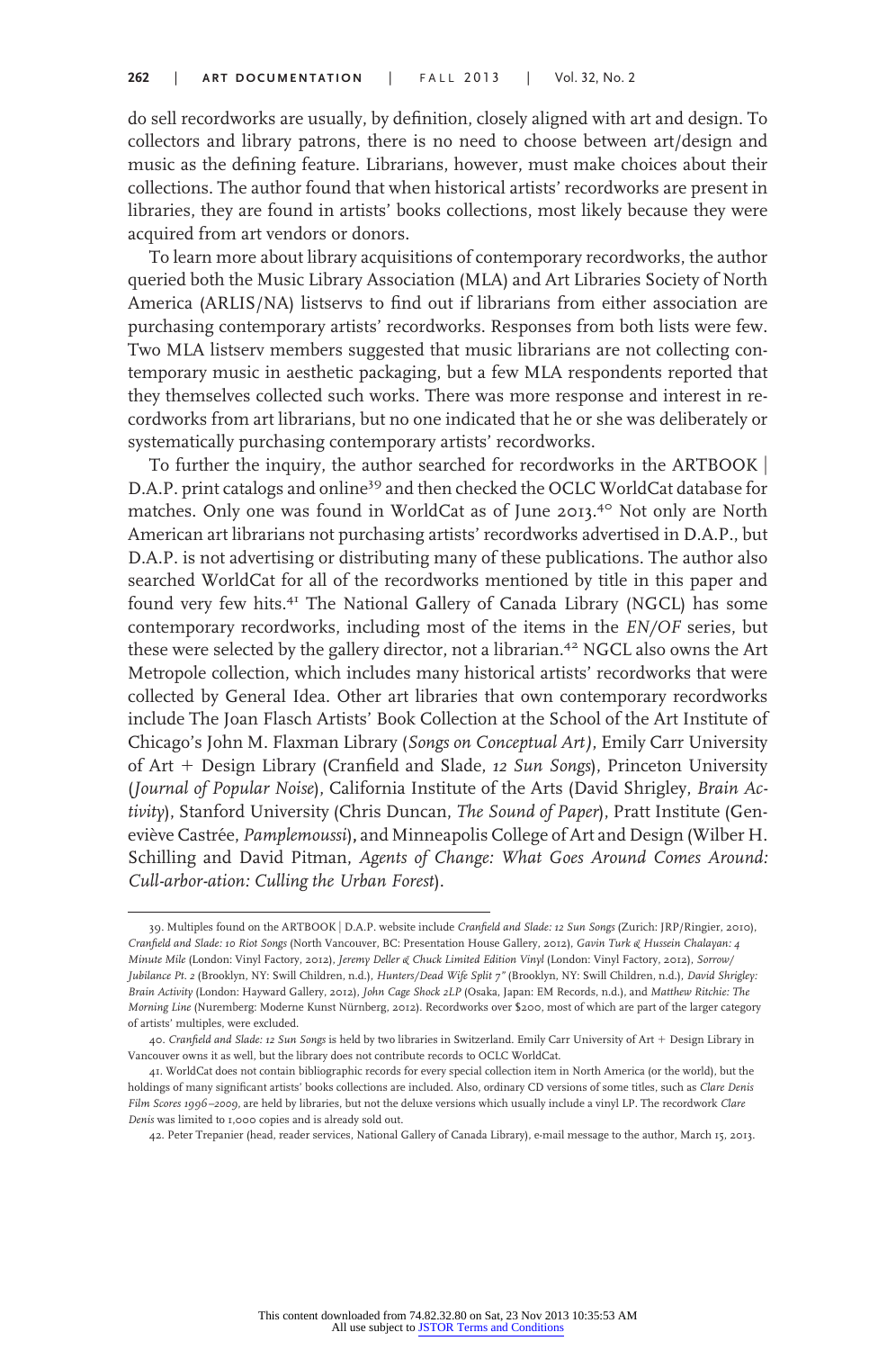## **artists' recordworks in academic special collections**

There is the question of whether or not libraries have appropriate playback equipment available on which to listen to vinyl records and cassettes. Turntables are currently for sale at stores such as Amazon.com, Urban Outfitters, and Best Buy.<sup>43</sup> Cassette players are fewer but still available from companies such as Grace Digital. Used, portable "boom boxes" are available on eBay. Turntables and cassette players that convert music to digital files could be utilized in order to make preservation copy CDs for the future as well as to increase listening opportunities.

Without playback equipment, however, it is impossible to fully experience the artist's recordwork. Small audio and visual clips may be scanned on a website like Printed Matter or Insound, and patrons may be directed to such websites. Nevertheless, accessing such visual and audio clips is similar to accessing abstracts or bibliographic records: it is no substitute for interacting with the entire work. Artists' recordworks provide an outstanding opportunity to attract students to the library. Art libraries can—and some already have— established programs utilizing recordworks. Page K. Johnson, manager of special collections at the John M. Flaxman Library at the School of the Art Institute of Chicago, describes how the library promotes artists' recordworks by sponsoring collaborative, thematic sound events for listening to historical examples and by inviting the graduate Sound Department faculty to bring classes into the library.<sup>44</sup> The Emily Carr University of  $Art + Design Library$  recently exhibited both historical and contemporary artists' recordworks (Figure 5). Libraries could publish Facebook and website invitations to listen to recordworks such as the *Songs on Conceptual Art* album, a new cassette release by the band All Tiny Creatures, or the new 7-inch single by Animal Collective.45 Such bands already perform in spaces like museums, art galleries, and art book fairs. The micro-labels that publish recordworks, many run by artists themselves, will likely grant permission for public playback.

Artists' recordworks also provide opportunities for collaboration. Students can be invited to provide input regarding collection development, and art librarians and music librarians could work together to create finding aids, to identify teaching and learning opportunities, and to promote the collection. Such collaboration mirrors the synergistic nature of artists' recordworks. Musicians, artists, and designers work together, and boundaries between record labels and art galleries, as well as musician and artist, are blurred, often resulting in unique alternative publications. Collabora-

<sup>43.</sup> Vinyl album sales have risen every year over the last five years—sales in 2012 were up 18 percent from 2011. See "The Nielsen Company & Billboard's 2012 Music Industry Report," January 04, 2013, *Business Wire*, [http://www.businesswire.com/](http://www.businesswire.com/news/home/20130104005149/en/Nielsen-Company-Billboard%E2%80%99s-2012-Music-Industry-Report) news/home/201301040051[49/en/Nielsen-Company-Billboard%E2%80%99s-20](http://www.businesswire.com/news/home/20130104005149/en/Nielsen-Company-Billboard%E2%80%99s-2012-Music-Industry-Report)12-Music-Industry-Report. In addition, 24 was the average age of the vinyl record buyer at the 6<sup>th</sup> annual Record Store Day in 2013, as reported in *Entertainment Weekly* magazine, May 10, 2013, [http://www.ew.com/ew/article/0,,20700456,00.html.](http://www.ew.com/ew/article/0,,20700456,00.html)

<sup>44.</sup> Page K. Johnson (manager of special collections at the John M. Flaxman Library, School of the Art Institute of Chicago), e-mail message to the author, June 10, 2013.

<sup>45.</sup> Brian Roettinger and Mark Owens, "Accessibility, Aesthetics, Materials, and the Production of the 7-inch Record," in *Touchable Sound: A Collection of 7-inch Records from the USA*, ed. Brian Roettinger, Mike Treff, and Diego Hadis (New York: Soundscreen Design, 2010), 75. The authors describe how, as a teaching and learning tool, following Bauhaus design principles of the square, "The 7-inch format is a perfect opportunity to investigate all of those dimensions of design... contrast, scale, texture, color, etc."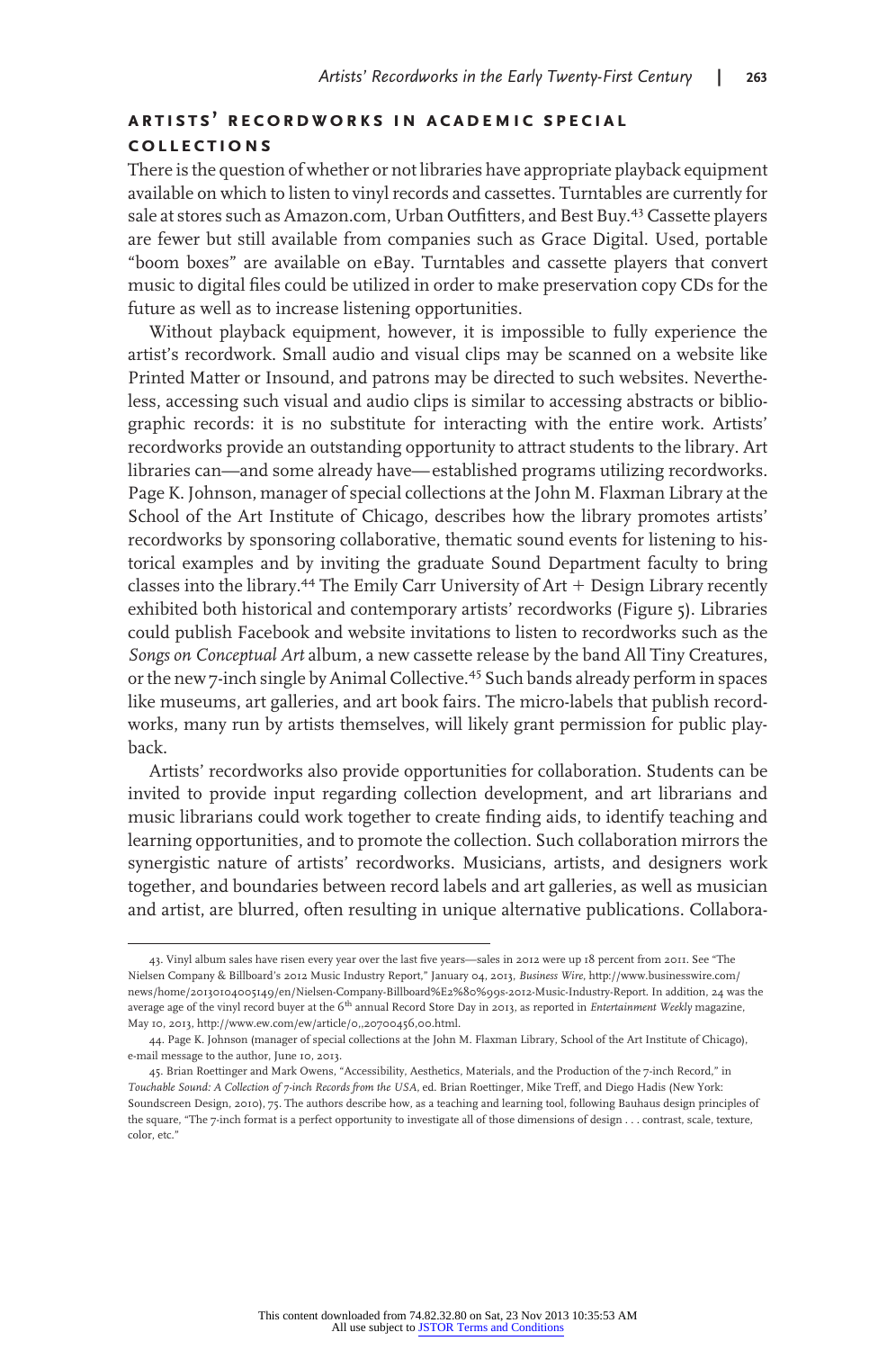

Figure 5. Library exhibition at Emily Carr University of Art + Design, featuring historical (Cranfield and Slade) and contemporary (Rodney Graham and Jack Goldstein) recordworks. Image used with permission of ECUAD Library. Please see the online edition of *Art Documentation* for a color version of this image.

tion often increases audience as well. Artists' recordworks will likely attract art, design, or music students to the library, as well as those studying film, sociology, gender studies, media, and technology.

#### **conclusion: creatives and technologies**

The persistent announcements of the death of the print book and the vinyl record—as well as cassettes and CDs—are being ignored by both the many creatives who continue to produce them and the enthusiastic consumers who buy them. Vinyl sales continue to increase every year, but CD sales are declining. Cassette sales remain few, but the form endures, most likely due to its inexpensive production costs. The future of vinyl is uncertain, however. Josh Bonati, a mastering engineer, speculates that vinyl may not exist at all in the near future even though it is enjoying mass popularity right now. This moment in time could be that of vinyl's death throes since repairing a vinyl lathe, the machine necessary to produce vinyl recordings, is increasingly difficult. Few people know how to repair them, and many lathes were thrown away during the ascent of the CD. There are economic challenges to vinyl production, too, including the high cost of the plating process and of operating pressing plants.<sup>46</sup> Other engineers are more optimistic while acknowledging the challenges of both replacing and

All use subject to [JSTOR Terms and Conditions](http://www.jstor.org/page/info/about/policies/terms.jsp)

<sup>46.</sup> Josh Bonati (engineer, Bonati Mastering NYC), in discussion with the author, January 7, 2013.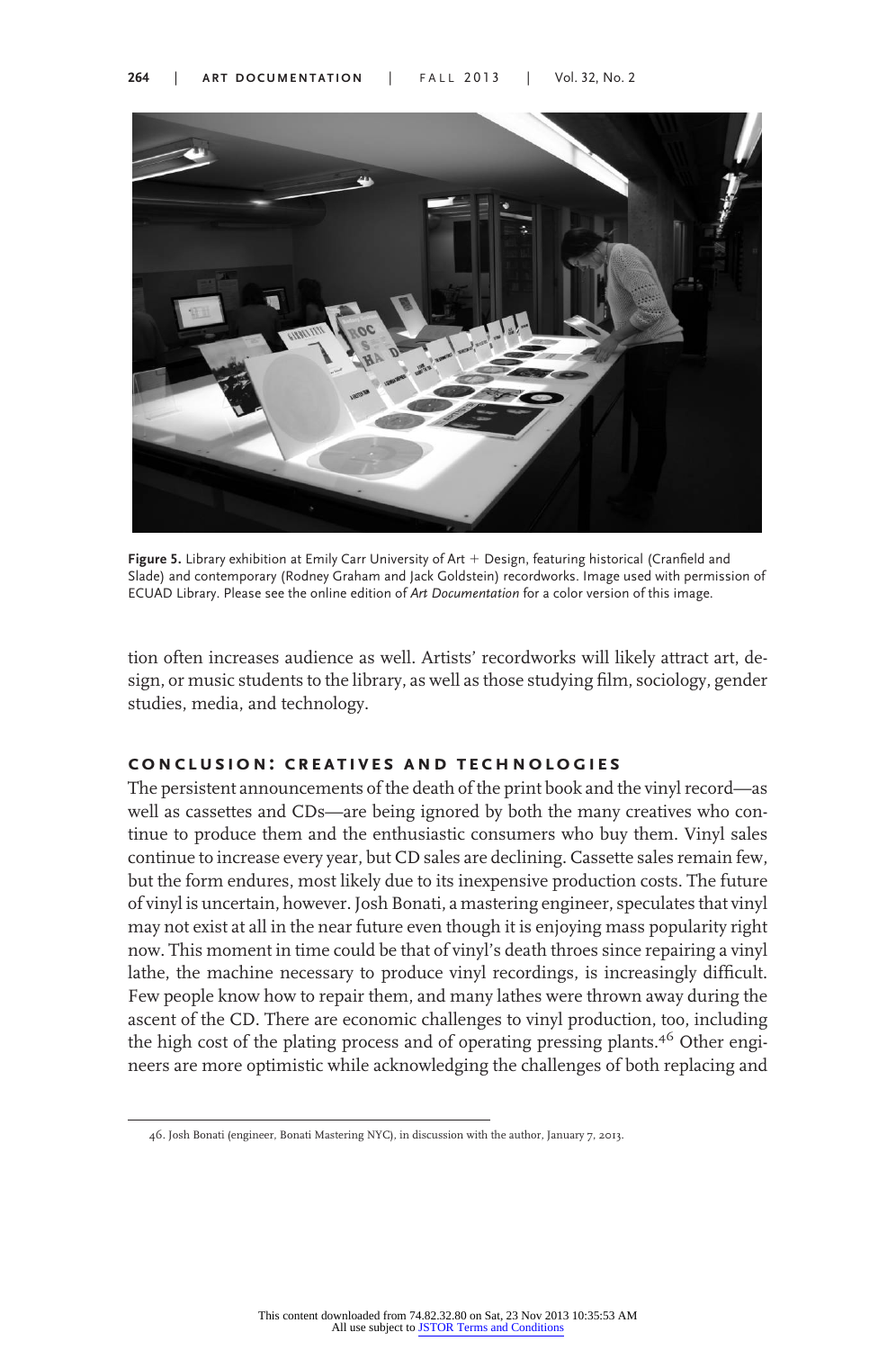repairing parts.47 If vinyl will soon be history, collecting artists' recordworks and documenting this moment in music, design, and art is even more important, especially now, a time of keen interest in technology in all its forms and contradictions.

Librarians interested in purchasing artists' recordworks may find it difficult to locate information on the Internet. While artists' book conversations are fairly public, artists' recordwork conversations are not. There is no single place where the conversation is currently happening. The annual NY Art Book Fair is a good event at which to encounter recordworks, as is the new annual LA Art Book Fair. The chart in the Appendix gathers together many additional North American sources and a sampling of their respective publications.

There are certainly challenges to collecting. Increasingly limited library funding makes unfamiliar publications vulnerable to being overlooked or ignored. In addition, recordworks occupy an interdisciplinary position, which can lead to marginalization rather than collaboration. Still, there are strong arguments for collecting artists' recordworks. Although unique in form and usually limited in edition, they are typically affordable: the average price the author has paid has been around \$25.00. Recordworks may also fall under established collection development policies, especially among libraries that collect work by regional artists, galleries, and publishers.

Artists' recordworks reveal additional intersections: art and design, recording and performance, art and commerce, analog and digital, and education and entertainment. The form of artists' recordworks provides a great opportunity to discuss technology as well as graphic and package design. For example, the UK studio Big Active designed Beck Hansen's popular record *The Information* (2006) so that the buyer could make his or her own cover with provided stickers. Twenty different artists were commissioned to create the stickers. The recordwork was the result of Beck's own intellectual interest in the "dematerialisation of [the product of] music"<sup>48</sup> and is a strong example of the intersection of art and design.<sup>49</sup>

There is little doubt that more library materials will be purchased in digital form than in print in the future. However, this fact only strengthens the argument that special collections, which typically consist of rare primary sources and unique print materials, should be a priority for continued development and management. Libraries need to digitize images and provide audio clips from recordworks, but also market and feature the works themselves and make them available to patrons. Recordworks deepen the discovery and learning experiences of art, design, and music students in particular as well as all researchers, artists, and musicians who rely on libraries to preserve and make available these important cultural artifacts.

<sup>47.</sup> Keith Spencer-Allen, "Vinyl: Still at the Cutting Edge," *Resolution* (November/December 2003): 44 – 48, [http://www](http://www.resolutionmag.com/pdfs/KNOWHOW/VINYLA∼1.PDF) [.resolutionmag.com/pdfs/KNOWHOW/VINYLA](http://www.resolutionmag.com/pdfs/KNOWHOW/VINYLA∼1.PDF)~1.PDF.

<sup>48.</sup> Beck Hansen, quoted in John L. Walters, "Make Music Visible," *Eye* (Summer 2010): 35.

<sup>49.</sup> More recently, Beck Hansen released a recordwork, *Song Reader* (San Francisco: McSweeney's Books, 2012) that consists of unbound, illustrated sheet music in a hardcover carrying case. The music exists only when the buyer performs it.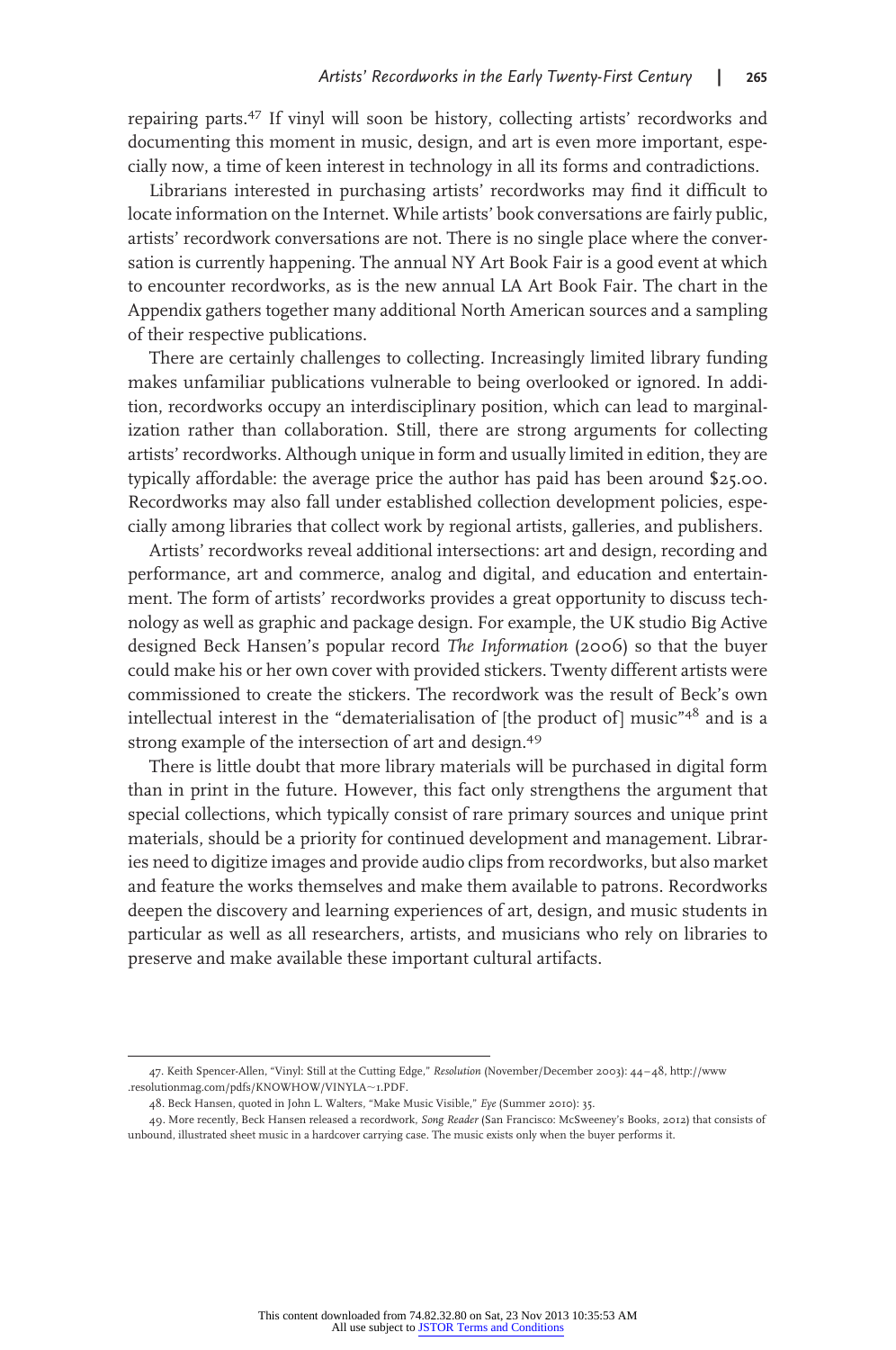| <b>SOURCE</b><br>"Project" indicates various output and activity.<br>"Gallery" in this context is essentially a publisher.                                                                                         | Notable Artists' Recordworks from Each<br>Source                                                                                                                                                                                                                                                      |
|--------------------------------------------------------------------------------------------------------------------------------------------------------------------------------------------------------------------|-------------------------------------------------------------------------------------------------------------------------------------------------------------------------------------------------------------------------------------------------------------------------------------------------------|
| Audio Visual Arts gallery (NY),<br>http://audiovisualarts.org/information                                                                                                                                          | Seth Price, Honesty, 12-inch vinyl record<br>(swirled vinyl), ed. of 300.                                                                                                                                                                                                                             |
| Awesome Vistas label, Chris Johanson (San<br>Francisco), http://www.awesomevistas.com.<br>Produces limited-edition vinyl with hand-<br>silkscreened record sleeves in collaboration<br>with musicians and artists. | Alright Alright by IS, music for Chris<br>Johanson exhibition at Malmo<br>Konsthall, 10 September-24<br>November 2011, consists of a 12-inch<br>vinyl record with recorded music and<br>several print inserts, including a<br>critical essay, an interview with<br>Johanson, and a poster (Figure 6). |
| Boo Hooray Gallery (NY)<br>http://store.boo-hooray.com/products                                                                                                                                                    | Reissues historical recordworks and<br>publishes new ones, such as a limited<br>edition 12-inch vinyl record by Bud<br>Benderbe to commemorate the Boo-<br>Hooray/Milk exhibit Enjoy The<br>Experience - Homemade Records 1958-<br>1992                                                               |
| Collection of: project http://www.collectionof<br>.net/index.php online store, can limit search by<br>category: audio and multimedia.                                                                              | Cory Arcangel, Bronzer Flash CD http://<br>www.collectionof.net/detail/42/<br>bronzer-flash! (sold directly by<br>Arcangel)                                                                                                                                                                           |
| Constellation Records label (Montreal),<br>www.cstrecords.com                                                                                                                                                      | Musique Fragile 02-three 12-inch vinyl<br>record box set: Each album comes in<br>its own 2-3 color screen-printed<br>jacket accompanied by a screen-<br>printed poster.                                                                                                                               |

## **appendix: sources for artists' recordworks**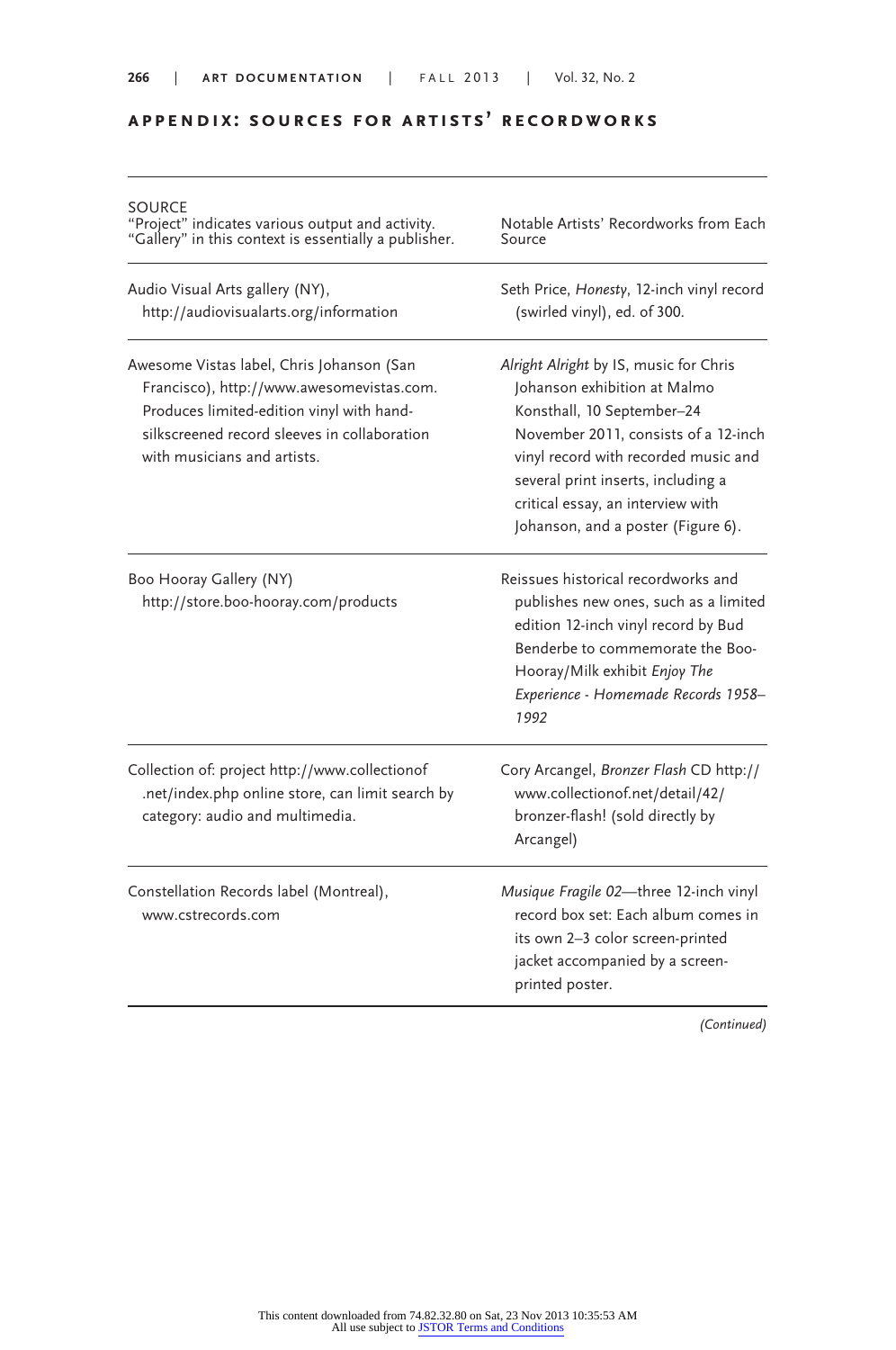| <b>SOURCE</b>                                                                                                                                                                                                                            | Notable Artists' Recordworks from Each                                                                                                                                                          |
|------------------------------------------------------------------------------------------------------------------------------------------------------------------------------------------------------------------------------------------|-------------------------------------------------------------------------------------------------------------------------------------------------------------------------------------------------|
| "Project" indicates various output and activity.<br>"Gallery" in this context is essentially a publisher.                                                                                                                                | Source                                                                                                                                                                                          |
| Death Watch Recording Company label (London)                                                                                                                                                                                             | Reissue of The Fog soundtrack by John                                                                                                                                                           |
| boutique soundtrack label releasing vinyl, CD &                                                                                                                                                                                          | Carpenter, new cover art by Dinos                                                                                                                                                               |
| digital, http://deathwaltzrecordingcompany                                                                                                                                                                                               | Chapman, ed. of 700. 12-inch clear                                                                                                                                                              |
| .com/about/ Commissions artwork from                                                                                                                                                                                                     | vinyl with random green, white, and                                                                                                                                                             |
| artists including Dinos Chapman, Jay Shaw,                                                                                                                                                                                               | blue effects, gatefold sleeve, and art                                                                                                                                                          |
| Graham Humphreys, & Candice Tripp to create                                                                                                                                                                                              | card of the cover image, housed in a                                                                                                                                                            |
| exclusive artwork for each project.                                                                                                                                                                                                      | screen-printed plastic bag.                                                                                                                                                                     |
| EN/OF series, label, Robert Meijer (Germany),<br>http://www.bottrop-boy.com/?page=842496                                                                                                                                                 | Recent recordworks: Richard Hawkins /<br>Heatsick; Seth Price / Bill Kouligas;<br>Lothar Hempel / Wolfgang Voigt.                                                                               |
| Gavin Brown's Enterprise gallery (NY), http://<br>www.gavinbrown.biz/home/exhibitions.html                                                                                                                                               | Arcade Field Recordings 12-inch vinyl<br>record by Oliver Payne and Brian<br>DeGraw (of the band Gang Gang<br>Dance). Payne recorded sound in<br>classic arcade games and DeGraw<br>remixed it. |
| Ghost Box label, Julian House (London),<br>www.ghostbox.co.uk. "A record label for a<br>group of artists who find inspiration in folklore,<br>vintage electronics, library music, and haunted<br>television soundtracks" (from website). | The Belbury Tales' 12-inch vinyl record<br>Belbury Poly.                                                                                                                                        |
| Land and Sea project, Chris Duncan (San                                                                                                                                                                                                  | Silo: Sun/Luna 12-inch vinyl record with                                                                                                                                                        |
| Francisco, CA), http://landandseelandandsea                                                                                                                                                                                              | print inserts, edition of 100. Purple                                                                                                                                                           |
| .blogspot.com/. "Land and Sea is a sonic and                                                                                                                                                                                             | marbled vinyl. Recorded                                                                                                                                                                         |
| visual project. Land and Sea will make                                                                                                                                                                                                   | performances by Duncan and print                                                                                                                                                                |
| records" (from Land and Sea blog).                                                                                                                                                                                                       | inserts.                                                                                                                                                                                        |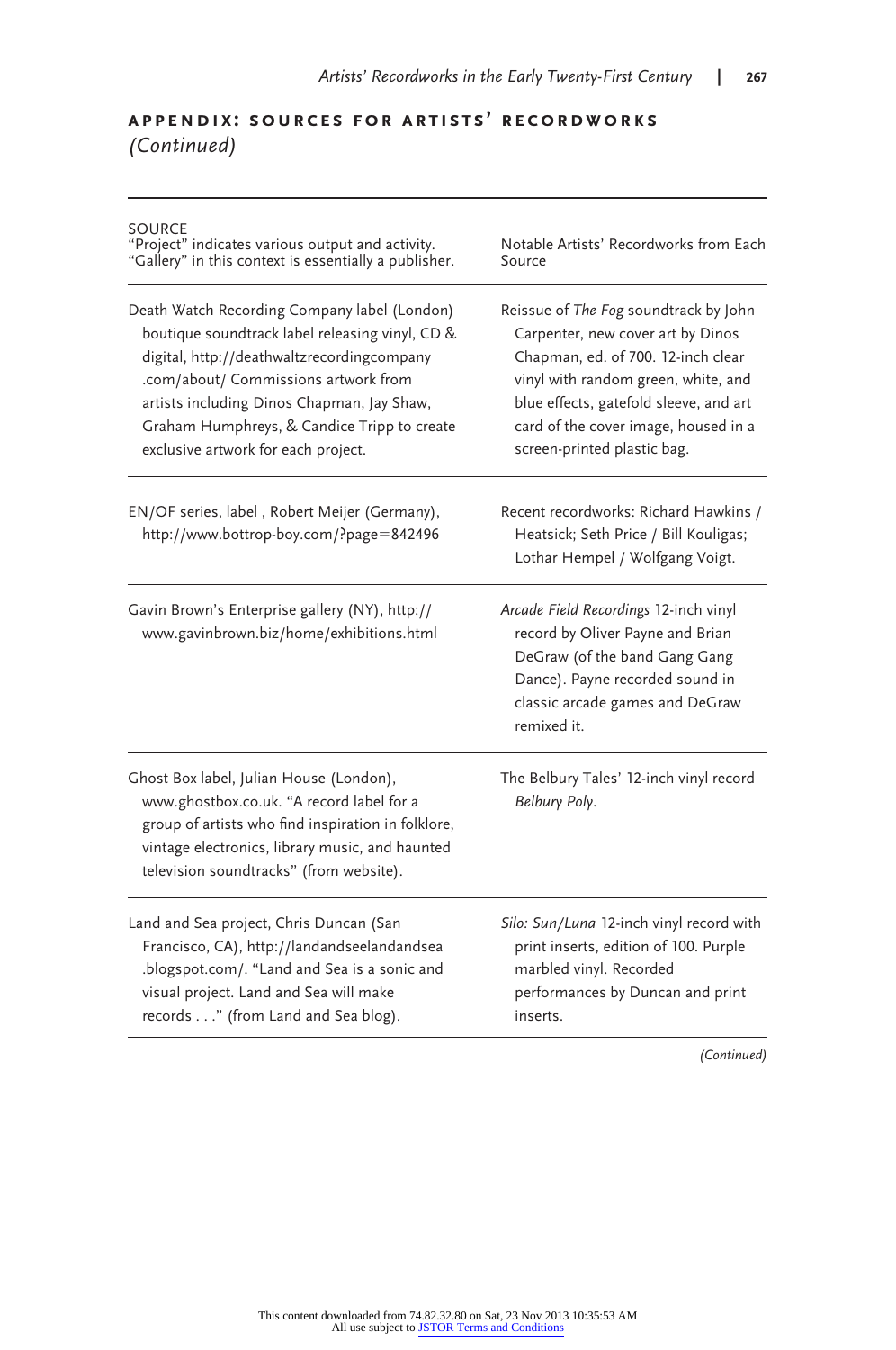| 268 | ART DOCUMENTATION | <b>FALL 2013</b> | Vol. 32, No. 2 |
|-----|-------------------|------------------|----------------|
|-----|-------------------|------------------|----------------|

| SOURCE<br>"Project" indicates various output and activity.<br>"Gallery" in this context is essentially a publisher.                                                                                                                                                                   | Notable Artists' Recordworks from Each<br>Source<br>Caspar Sonnet's Identify 12-inch vinyl<br>record with print inserts.                                                                                                                                                                                                 |  |  |
|---------------------------------------------------------------------------------------------------------------------------------------------------------------------------------------------------------------------------------------------------------------------------------------|--------------------------------------------------------------------------------------------------------------------------------------------------------------------------------------------------------------------------------------------------------------------------------------------------------------------------|--|--|
| Marriage Records label (Portland, OR),<br>www.marriagerecs.com                                                                                                                                                                                                                        |                                                                                                                                                                                                                                                                                                                          |  |  |
| PAN Records label (Berlin),<br>http://www.pan-act.com/. "Somewhere<br>between an art project and a record label,"<br>PAN had a booth at Art Berlin Contemporary in<br>2012, curated by Artists' Space (NY), (Geeta<br>Dayal, "Surround Sound," Frieze 9 (April-May<br>2013), online). | James Hoff, How Wheeling Feels When<br>the Ground Walks Away 12-inch vinyl<br>record (commissioned by Performan,<br>NY). Sleeve design by Kathryn Politis.                                                                                                                                                               |  |  |
| Pork Salad Press publisher (Copenhagen), http://<br>www.porksaladpress.org/                                                                                                                                                                                                           | Jakob Boeskov, Timothy DeWit, &<br>Matthew Morandi, T 7: I Think I Scan<br>12-inch vinyl record with gatefold<br>sleeve and 16-page booklet.                                                                                                                                                                             |  |  |
| Primary Information publisher (NY),<br>http://primaryinformation.org/. One of three<br>published goals of P.I.: "The publication of<br>editions that function as publications, though<br>may take the shape of say a record or poster"<br>(from website).                             | Reissued Allan Kaprow's How to Make a<br>Happening on CD (previously available<br>only on vinyl record) in a hand-<br>silkscreened jewel case that replicates<br>the laminated edition by Alison<br>Knowles and Something Else Press<br>while preserving the original artwork<br>carried out by Mass Art (from website). |  |  |
| Required Wreckers (imprint of Amish Records)<br>label (NY), http://www.amishrecords.com/.<br>Each release is a one-time vinyl pressing<br>(housed in a letterpress band) that includes<br>artwork and assorted ephemera (from<br>website).                                            | Ben Vida and Keith Fullerton Whitman,<br>Aggregatepulseripper (Damaged IIII).<br>Cover art and 16-page booklet by<br>artist Meredyth Spark.                                                                                                                                                                              |  |  |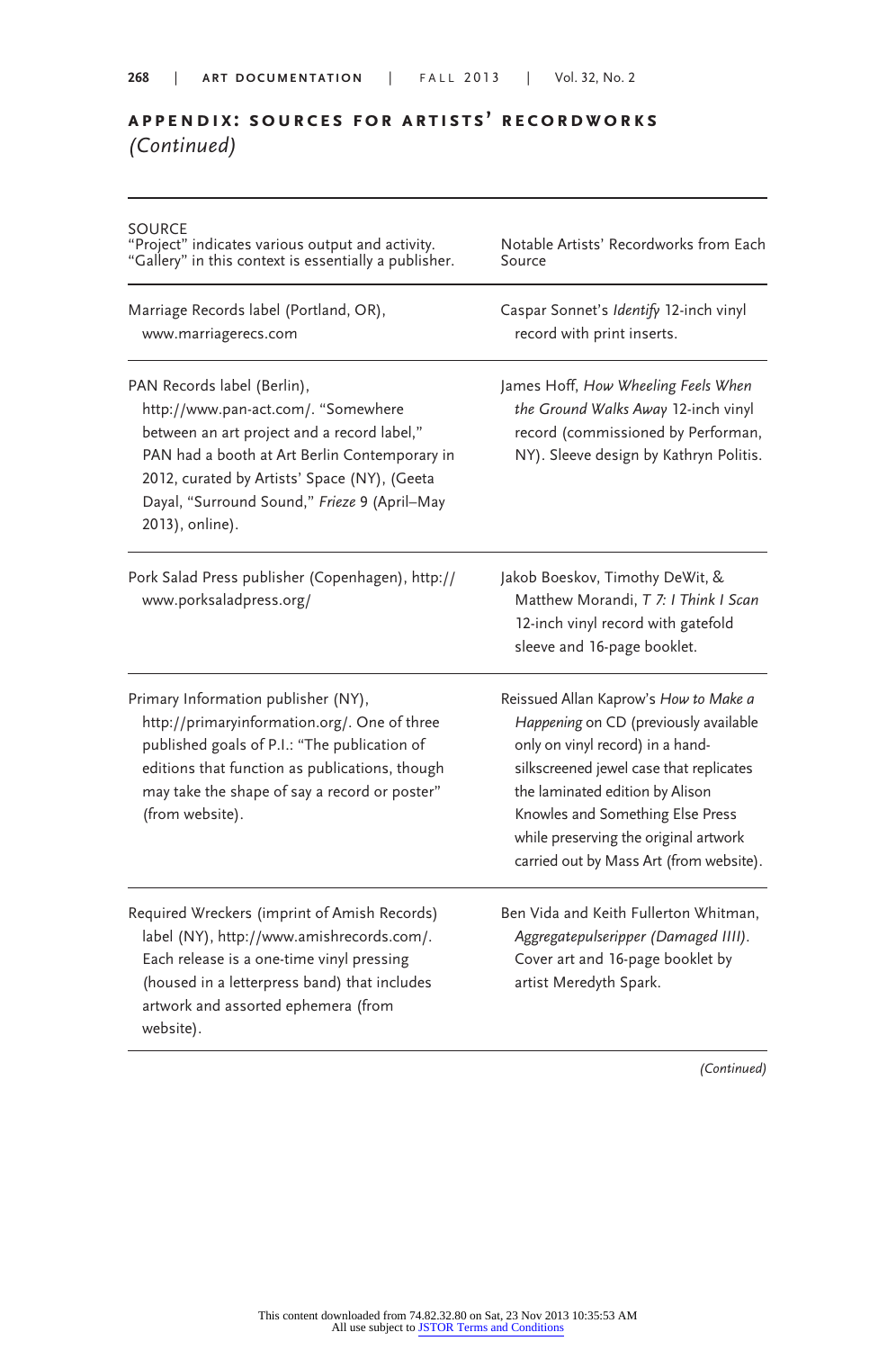| <b>SOURCE</b><br>"Project" indicates various output and activity.<br>"Gallery" in this context is essentially a publisher.                                                                               | Notable Artists' Recordworks from Each<br>Source<br>Pink Skull Endless Bummers 12-inch vinyl<br>record: 1,000 unique letter-pressed<br>record covers, each featuring a unique<br>"bummer" (Figure 7) |  |  |
|----------------------------------------------------------------------------------------------------------------------------------------------------------------------------------------------------------|------------------------------------------------------------------------------------------------------------------------------------------------------------------------------------------------------|--|--|
| RVNG, Intl. label (NY), http://igetrvng.com/                                                                                                                                                             |                                                                                                                                                                                                      |  |  |
| Secret 7" label (London), http://secret-7.com/.<br>For each series, artist designs one (of seven)<br>7-inch vinyl records in edition of 100 (buyer<br>does not know which record is being<br>purchased). | Ai Weiwei and Gilbert & George among<br>recent artists involved. Proceeds go to<br>charitable causes (each record costs<br>$$60$ ).                                                                  |  |  |
| Smallville Records label (Hamburg, Germany),<br>http://shop.smallville-records.com/category/<br>records. Artist Stefan Marx is the in-house<br>designer for the vinyl label.                             | The Dead Sea 12-inch "album" with<br>gatefold sleeve includes 3 posters by<br>Stefan Marx, in the "record sleeve"<br>with no vinyl record.                                                           |  |  |
| Soundscreen Design publisher, Michael Treff<br>(NY), no current website.                                                                                                                                 | Artist Music Journals. SSD is defunct, but<br>AMJ still available at http://<br>www.insound.com/promos/<br>soundscreen-design                                                                        |  |  |
| Swill Children publisher (Brooklyn),<br>http://store.swillchildren.org/                                                                                                                                  | Sorrow/Jubilance Series: Curated by<br>Jesse Hlebo, three 7-inch vinyl<br>records, each unique record in an<br>edition of 333, on cyan-colored vinyl<br>with custom-printed covers                   |  |  |
| Teenage Teardrops label (Los Angeles), http://<br>teenageteardrops.com/                                                                                                                                  | GGA by John Weise: stereo mix of a 4-<br>channel installation by Wiese. Clear<br>vinyl with insert.                                                                                                  |  |  |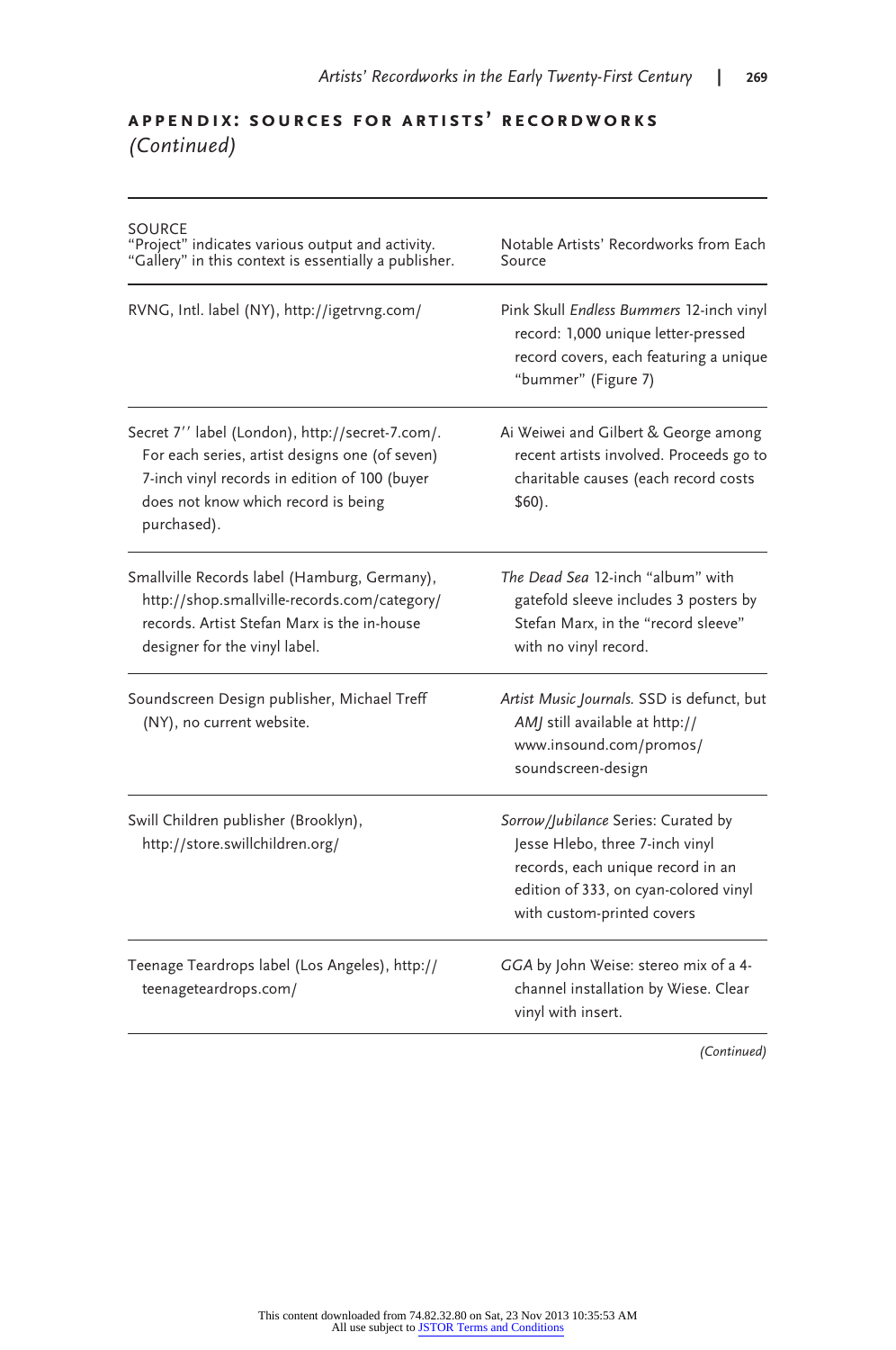| 270 | ART DOCUMENTATION |  | <b>FALL 2013</b> |  | Vol. 32, No. 2 |
|-----|-------------------|--|------------------|--|----------------|
|-----|-------------------|--|------------------|--|----------------|

| <b>SOURCE</b><br>"Project" indicates various output and activity.<br>"Gallery" in this context is essentially a publisher.                                                                                | Notable Artists' Recordworks from Each<br>Source                                                                                                                                                                                                                                          |  |  |
|-----------------------------------------------------------------------------------------------------------------------------------------------------------------------------------------------------------|-------------------------------------------------------------------------------------------------------------------------------------------------------------------------------------------------------------------------------------------------------------------------------------------|--|--|
| Touch project (London), www.touchshop.org.<br>Distributes a huge number of releases by<br>Touch label and others.                                                                                         | Ray Gallon and Nam June Paik, A Work<br>for Radio, cassette only, 250 copies,<br>on Tapeworm label<br>(http://www.tapeworm.org.uk/). The<br>Wormhole releases vinyl records,<br>both distributed by Touch.                                                                                |  |  |
| White Columns Gallery (NY), The Sound of<br>White Columns, (TSoWC)<br>http://www.whitecolumns.org/sections/tsowc.php                                                                                      | Billy Childish 2-sided, double 7-inch<br>vinyl record, ed. of 250, 200 are<br>numbered and wrapped in a hand<br>stamped gatefold sleeve with insert.<br>Fifty feature a unique drawing by<br>Childish and are signed and<br>numbered. For a similar Childish<br>recordwork, see Figure 8. |  |  |
| The Vinyl Factory project (London),<br>http://www.vfeditions.com/. Publishes<br>Limited-edition vinyl recordworks (approx. \$50)<br>as well as costlier artists' editions recordworks<br>(approx. \$180). | Christian Marclay, Groove, 12-inch vinyl<br>record, ed. of 300 (first 100 hand<br>signed and numbered-and sold<br>out). "Marclay's debut professional<br>solo recording on vinyl for the first<br>time" (from website).                                                                   |  |  |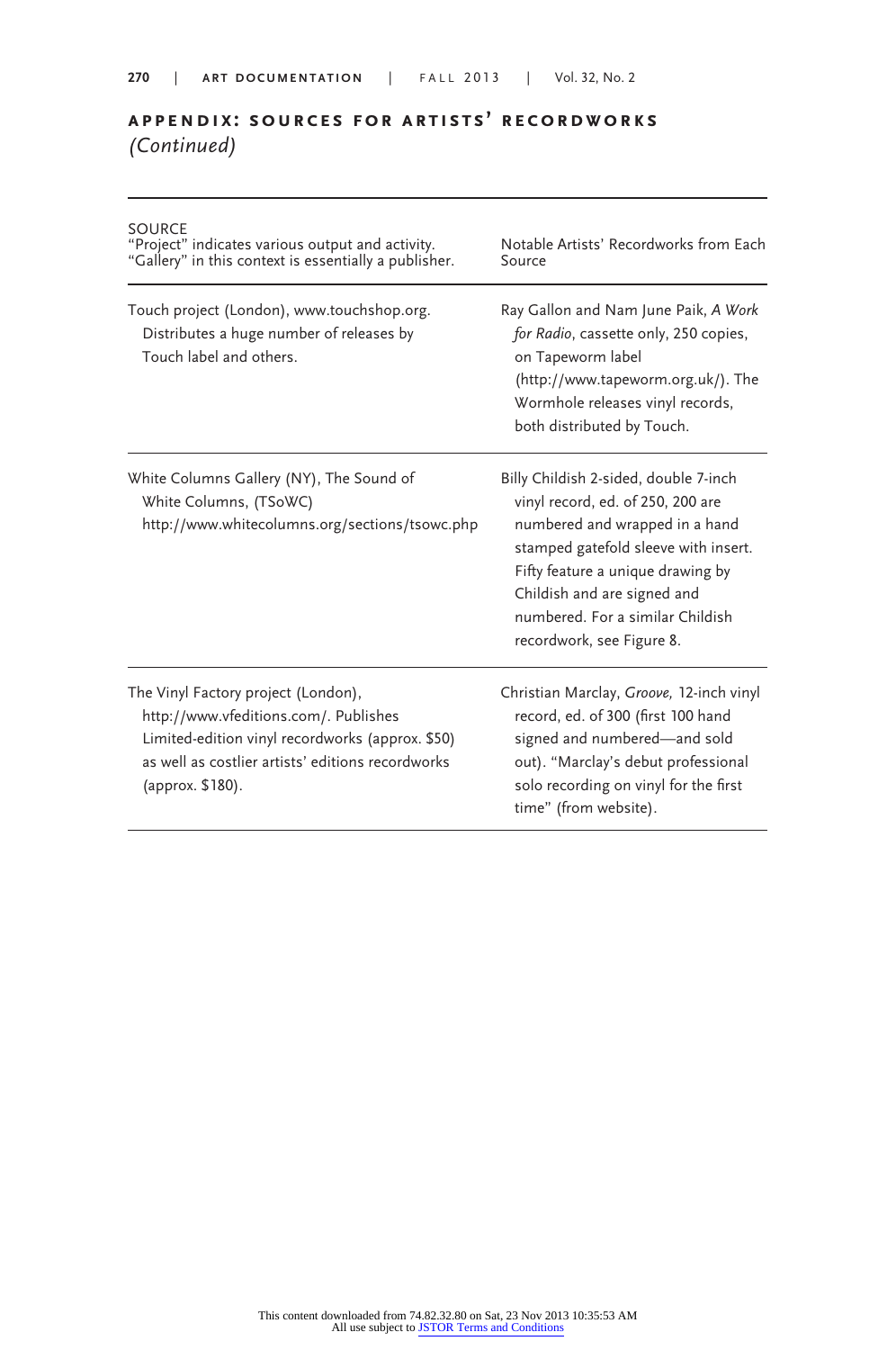

**Figure 6.** *Alright Alright* by IS (2012, Awesome Vistas). Photograph by author, used with permission. Please see the online edition of *Art Documentation* for a color version of this image.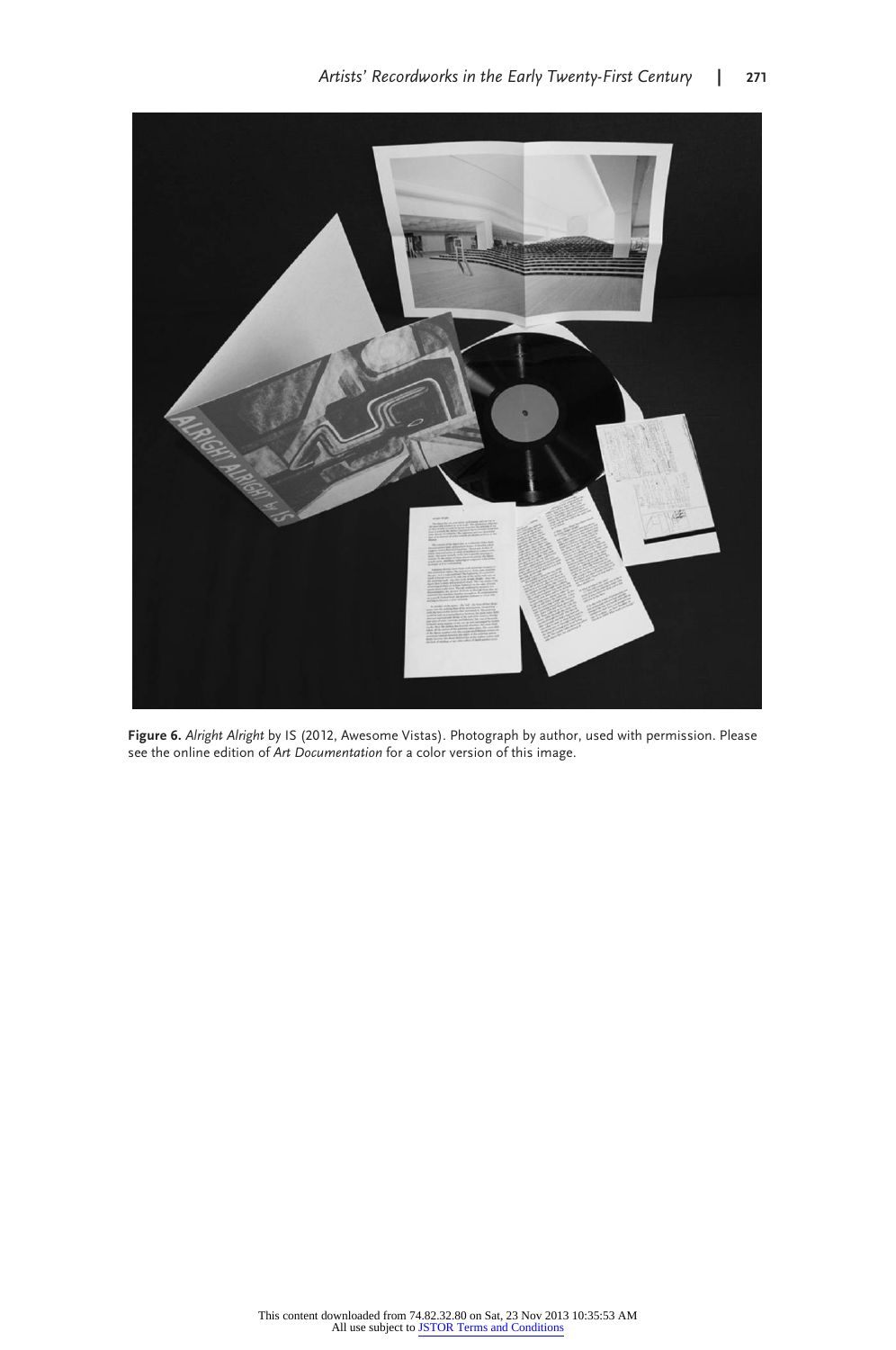

**Figure 7.** Silk-screened and unique letter-pressed album sleeves for Pink Skull's album *Endless Bummer.* Photograph by RVNG, Intl., used with permission. Please see the online edition of *Art Documentation* for a color version of this image.



**Figure 8.** Billy Childish, 7-inch vinyl with inserts. Photograph by Gregory La Rico, used with permission, courtesy of artist and Lehman Maupin Gallery, New York and Hong Kong. Please see the online edition of *Art Documentation* for a color version of this image.